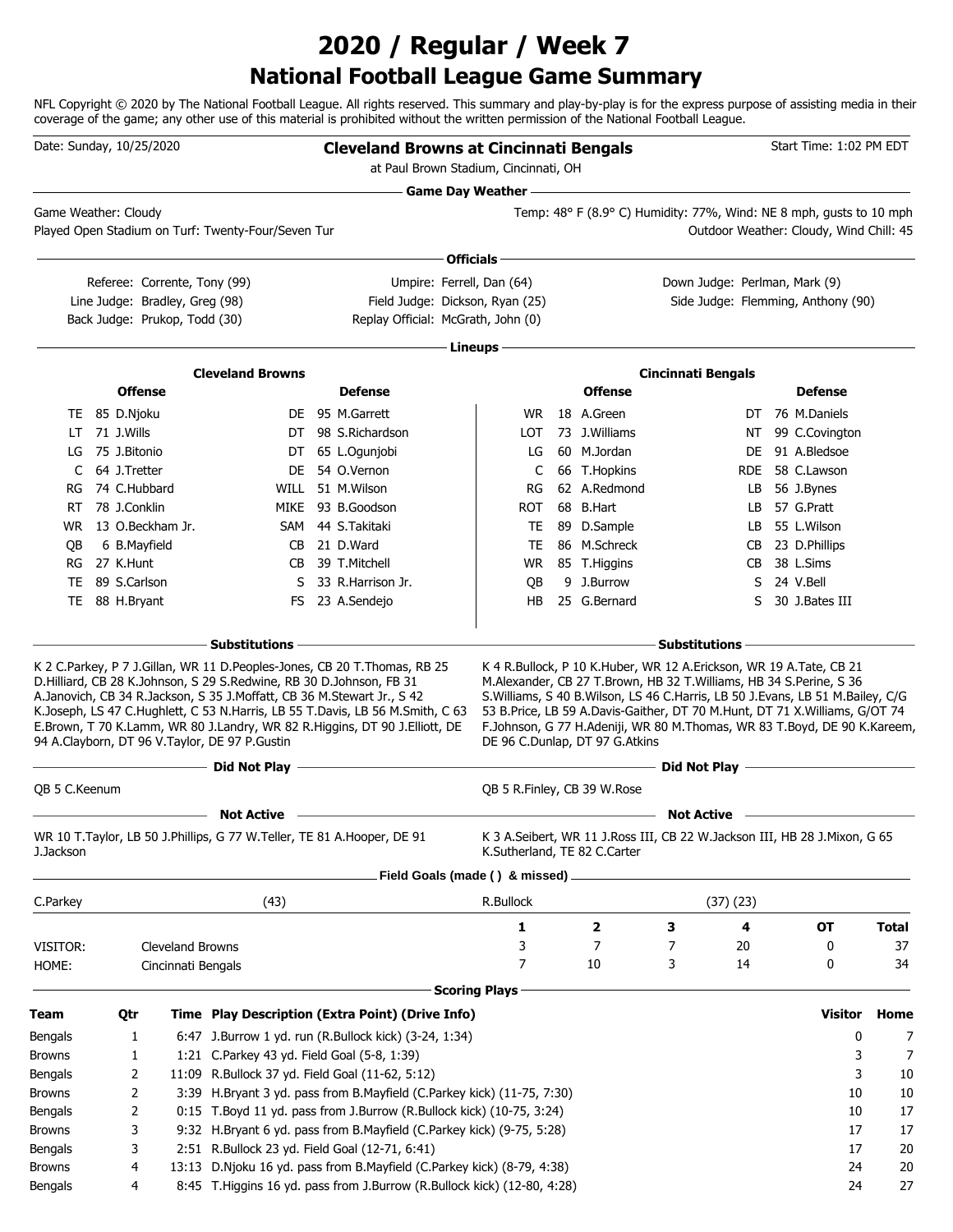## **National Football League Game Summary 2020 / Regular / Week 7**

NFL Copyright © 2020 by The National Football League. All rights reserved. This summary and play-by-play is for the express purpose of assisting media in their coverage of the game; any other use of this material is prohibited without the written permission of the National Football League.

| <b>Browns</b>          |  | 4:53 K. Hunt 8 yd. pass from B. Mayfield (C. Parkey kick) (7-75, 3:52)            |            |
|------------------------|--|-----------------------------------------------------------------------------------|------------|
| Bengals                |  | 1:06 G.Bernard 3 yd. pass from J.Burrow (R.Bullock kick) (10-75, 3:47)            | 34         |
| Browns                 |  | 0:11 D. Peoples-Jones 24 yd. pass from B. Mayfield (kick failed, wl) (5-75, 0:55) | 34         |
| Paid Attendance: 9,732 |  |                                                                                   | Time: 3:12 |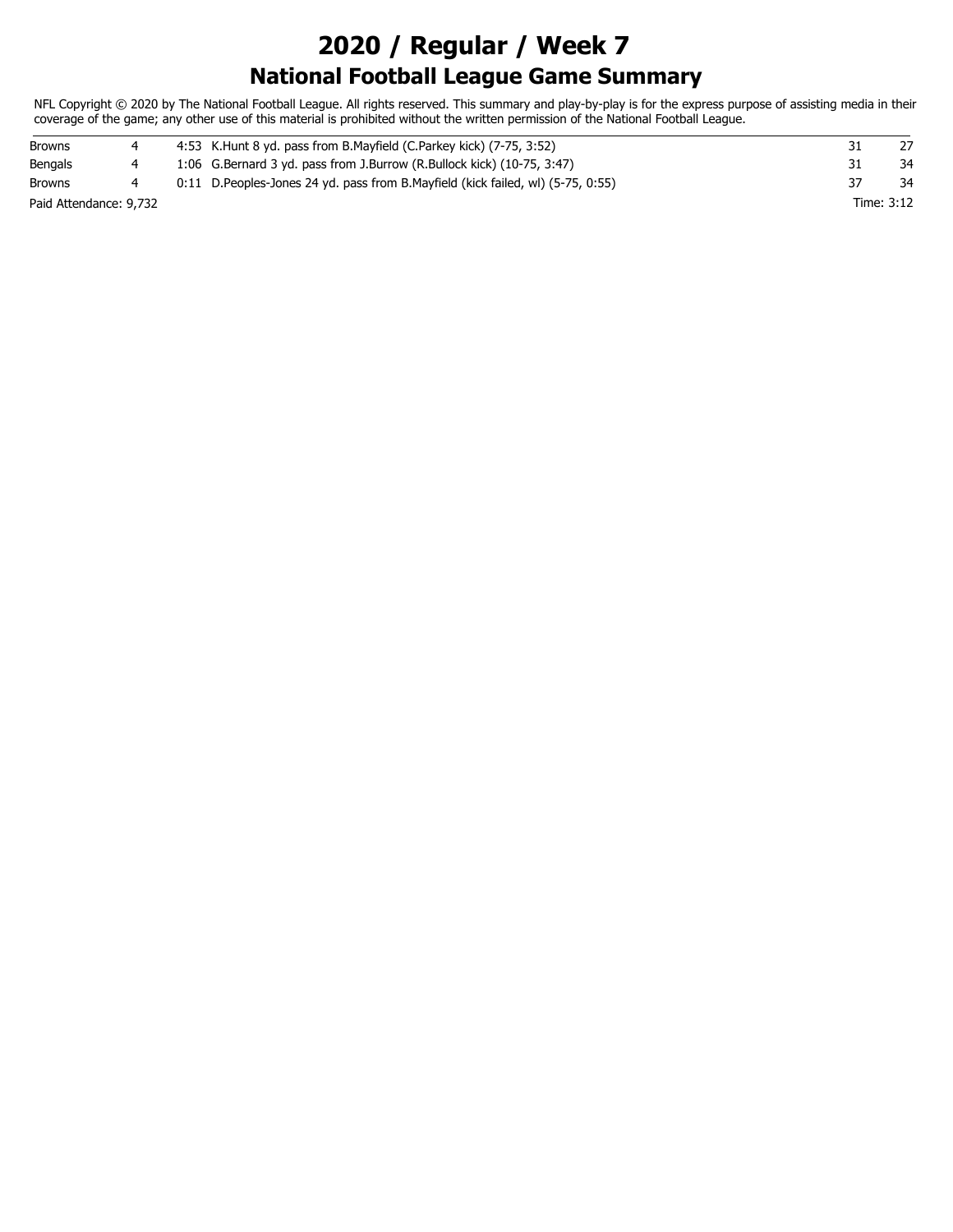## **Final Individual Statistics**

|                      |                                           |     | <b>Cleveland Browns</b> |             |              |              |                 |                       |                 |                     |                        |            | <b>Cincinnati Bengals</b> |              |              |            |                 |                  |
|----------------------|-------------------------------------------|-----|-------------------------|-------------|--------------|--------------|-----------------|-----------------------|-----------------|---------------------|------------------------|------------|---------------------------|--------------|--------------|------------|-----------------|------------------|
| <b>RUSHING</b>       |                                           |     |                         | <b>ATT</b>  | <b>YDS</b>   | <b>AVG</b>   | LG              | <b>TD</b>             | <b>RUSHING</b>  |                     |                        |            |                           | <b>ATT</b>   | <b>YDS</b>   | <b>AVG</b> | LG              | <b>TD</b>        |
| K.Hunt               |                                           |     |                         | 18          | 76           | 4.2          | 15              | 0                     | G.Bernard       |                     |                        |            |                           | 13           | 37           | 2.8        | 8               | 0                |
| J.Landry             |                                           |     |                         | 2           | 4            | 2.0          |                 | 5<br>0                | J.Burrow        |                     |                        |            |                           | 6            | 34           | 5.7        | 12              | 1                |
| D.Johnson            |                                           |     |                         | 1           | 3            | 3.0          |                 | 3<br>0                | T.Higgins       |                     |                        |            |                           | 1            | 7            | 7.0        | 7               | 0                |
| <b>B.Mayfield</b>    |                                           |     |                         | 1           | $-1$         | $-1.0$       |                 | 0<br>-1               | S.Perine        |                     |                        |            |                           | 1            | 3            | 3.0        | 3               | 0                |
| Total                |                                           |     |                         | 22          | 82           | 3.7          | 15              | 0                     | Total           |                     |                        |            |                           | 21           | 81           | 3.9        | 12              | 1                |
| <b>PASSING</b>       |                                           | ATT | <b>CMP</b>              | YDS         | <b>SK/YD</b> | TD           | <b>IN</b><br>LG | <b>RT</b>             | <b>PASSING</b>  |                     |                        | <b>ATT</b> | <b>CMP</b>                | YDS          | <b>SK/YD</b> | TD         | <b>IN</b><br>LG | <b>RT</b>        |
| <b>B.Mayfield</b>    |                                           | 28  | 22                      | 297         | 0/0          | 5            | 35              | 1 135.6               | J.Burrow        |                     |                        | 47         | 35                        | 406          | 4/35         | 3          | 29<br>1         | 112.5            |
| J.Landry             |                                           | 1   | $\mathbf{1}$            | 19          | 0/0          | 0            | 19              | $0$ 118.8             | T.Boyd          |                     |                        | 1          | 1                         | 16           | 0/0          | 0          | 16<br>0         | 118.8            |
| Total                |                                           | 29  | 23                      | 316         | 0/0          | 5            | 35              | 1 137.3               | Total           |                     |                        | 48         | 36                        | 422          | 4/35         | 3          | 29<br>1         | 113.4            |
|                      | <b>PASS RECEIVING</b>                     |     | <b>TAR</b>              | <b>REC</b>  | <b>YDS</b>   | <b>AVG</b>   | LG              | <b>TD</b>             |                 |                     | <b>PASS RECEIVING</b>  |            | <b>TAR</b>                | <b>REC</b>   | <b>YDS</b>   | <b>AVG</b> | LG              | <b>TD</b>        |
| R.Higgins            |                                           |     | 6                       | 6           | 110          | 18.3         | 30              | 0                     | T.Boyd          |                     |                        |            | 13                        | 11           | 101          | 9.2        | 16              | 1                |
| J.Landry             |                                           |     | 6                       | 5           | 48           | 9.6          | 28              | 0                     | A.Green         |                     |                        |            | 13                        | 7            | 82           | 11.7       | 22              | 0                |
| H.Bryant             |                                           |     | 5                       | 4           | 56           | 14.0         | 35              | 2                     | T.Higgins       |                     |                        |            | 5                         | 5            | 71           | 14.2       | 27              | 1                |
| D.Peoples-Jones      |                                           |     | 3                       | 3           | 56           | 18.7         | 24              | 1                     | G.Bernard       |                     |                        |            | 5                         | 5            | 59           | 11.8       | 25              | 1                |
| K.Hunt               |                                           |     | 4                       | 3           | 26           | 8.7          | 12              | 1                     | D.Sample        |                     |                        |            | 6                         | 5            | 52           | 10.4       | 16              | 0                |
| D.Njoku              |                                           |     | 3                       | 2           | 20           | 10.0         | 16              | 1                     | M.Thomas        |                     |                        |            | 3                         | 2            | 54           | 27.0       | 29              | 0                |
| O.Beckham Jr.        |                                           |     | 1                       | 0           | $\mathbf 0$  | 0.0          |                 | 0<br>0                | S.Perine        |                     |                        |            | $\mathbf{1}$              | 1            | 3            | 3.0        | 3               | 0                |
|                      |                                           |     |                         |             |              |              |                 |                       | A.Tate          |                     |                        |            | 1                         | 0            | 0            | 0.0        | 0               | 0                |
| Total                |                                           |     | 28                      | 23          | 316          | 13.7         | 35              | 5                     | Total           |                     |                        |            | 47                        | 36           | 422          | 11.7       | 29              | 3                |
| <b>INTERCEPTIONS</b> |                                           |     |                         | <b>NO</b>   | <b>YDS</b>   | <b>AVG</b>   | LG              | TD                    |                 |                     | <b>INTERCEPTIONS</b>   |            |                           | <b>NO</b>    | <b>YDS</b>   | <b>AVG</b> | LG              | <b>TD</b>        |
| <b>B.Goodson</b>     |                                           |     |                         | 1           | 7            | 7.0          |                 | $\overline{7}$<br>0   | D.Phillips      |                     |                        |            |                           | 1            | 21           | 21.0       | 21              | 0                |
| Total                |                                           |     |                         | 1           | 7            | 7.0          |                 | $\overline{7}$<br>0   | Total           |                     |                        |            |                           | 1            | 21           | 21.0       | 21              | 0                |
| <b>PUNTING</b>       |                                           | NO  | <b>YDS</b>              | <b>AVG</b>  | <b>NET</b>   | TВ           | <b>IN20</b>     | LG                    | <b>PUNTING</b>  |                     |                        | NO.        | <b>YDS</b>                | <b>AVG</b>   | <b>NET</b>   | TB         | <b>IN20</b>     | LG               |
| J.Gillan             |                                           | 1   | 50                      | 50.0        | 39.0         | 0            |                 | 0<br>50               |                 |                     |                        |            |                           |              |              |            |                 |                  |
| Total                |                                           | 1   | 50                      | 50.0        | 39.0         | 0            |                 | 0<br>50               | Total           |                     |                        | 0          | 0                         | 0            | 0            | 0          | 0               | 0                |
| <b>PUNT RETURNS</b>  |                                           |     | NO                      | <b>YDS</b>  | <b>AVG</b>   | <b>FC</b>    | LG              | TD                    |                 | <b>PUNT RETURNS</b> |                        |            | <b>NO</b>                 | <b>YDS</b>   | <b>AVG</b>   | FC         | LG              | <b>TD</b>        |
|                      |                                           |     |                         |             |              |              |                 |                       | A.Erickson      |                     |                        |            | 1                         | 11           | 11.0         | 0          | 11              | 0                |
| Total                |                                           |     | 0                       | 0           | 0.0          | 0            |                 | 0<br>0                | Total           |                     |                        |            | 1                         | 11           | 11.0         | 0          | 11              | 0                |
|                      | <b>KICKOFF RETURNS</b>                    |     | <b>NO</b>               | <b>YDS</b>  | <b>AVG</b>   | FC           | LG              | TD                    |                 |                     | <b>KICKOFF RETURNS</b> |            | <b>NO</b>                 | <b>YDS</b>   | <b>AVG</b>   | FC         | LG              | <b>TD</b>        |
| D.Peoples-Jones      |                                           |     | 2                       | 43          | 21.5         | $\mathbf 0$  | 24              | $\mathbf 0$           | <b>B.Wilson</b> |                     |                        |            | 3                         | 51           | 17.0         | 0          | 20              | $\mathbf{0}$     |
| [TOUCHBACK]          |                                           |     | 5                       | $\mathbf 0$ | $0.0\,$      | $\mathbf{0}$ |                 | 0<br>$\Omega$         | G.Bernard       |                     |                        |            | 1                         | 24           | 24.0         | 0          | 24              | $\boldsymbol{0}$ |
|                      |                                           |     |                         |             |              |              |                 |                       |                 | [TOUCHBACK]         |                        |            | 3                         | 0            | 0.0          | 0          | $\mathbf 0$     | 0                |
| Total                |                                           |     | $\overline{2}$          | 43          | 21.5         | 0            | 24              |                       | 0 Total         |                     |                        |            | 4                         | 75           | 18.8         | 0          | 24              | 0                |
|                      | <b>Cleveland Browns</b><br><b>FUMBLES</b> |     |                         |             |              | FUM LOST     |                 | OWN-REC YDS TD        |                 |                     | <b>FORCED</b>          |            | <b>OPP-REC</b>            | <b>YDS</b>   | TD           |            | <b>OUT-BDS</b>  |                  |
|                      | M.Garrett                                 |     |                         |             | $\mathbf{0}$ |              | 0               | 0                     | 0               | 0                   | $\mathbf{1}$           |            | 0                         | $\mathbf{0}$ | 0            |            | 0               |                  |
|                      | R.Harrison Jr.                            |     |                         |             | 0            |              | 0               | 0                     | 0               | 0                   | $\mathbf{0}$           |            | $\mathbf{1}$              | 0            | 0            |            | 0               |                  |
|                      | Total                                     |     |                         |             | $\Omega$     |              | 0               | 0                     | 0               | $\mathbf 0$         | 1                      |            | $\mathbf{1}$              | 0            | 0            |            | 0               |                  |
|                      | <b>Cincinnati Bengals</b>                 |     |                         |             |              |              |                 |                       |                 |                     |                        |            |                           |              |              |            |                 |                  |
|                      | <b>FUMBLES</b>                            |     |                         |             |              | FUM LOST     |                 | <b>OWN-REC YDS TD</b> |                 |                     | <b>FORCED</b>          |            | <b>OPP-REC</b>            | <b>YDS</b>   | TD           |            | <b>OUT-BDS</b>  |                  |
|                      | J.Burrow                                  |     |                         |             | 3            |              | $\mathbf{1}$    | $\overline{2}$        | $\mathbf 0$     | 0                   | $\mathbf 0$            |            | $\mathbf{0}$              | $\mathbf{0}$ | $\mathbf 0$  |            | 0               |                  |
|                      | Total                                     |     |                         |             | 3            |              | $\mathbf{1}$    | $\overline{2}$        | 0               | 0                   | 0                      |            | 0                         | 0            | 0            |            | 0               |                  |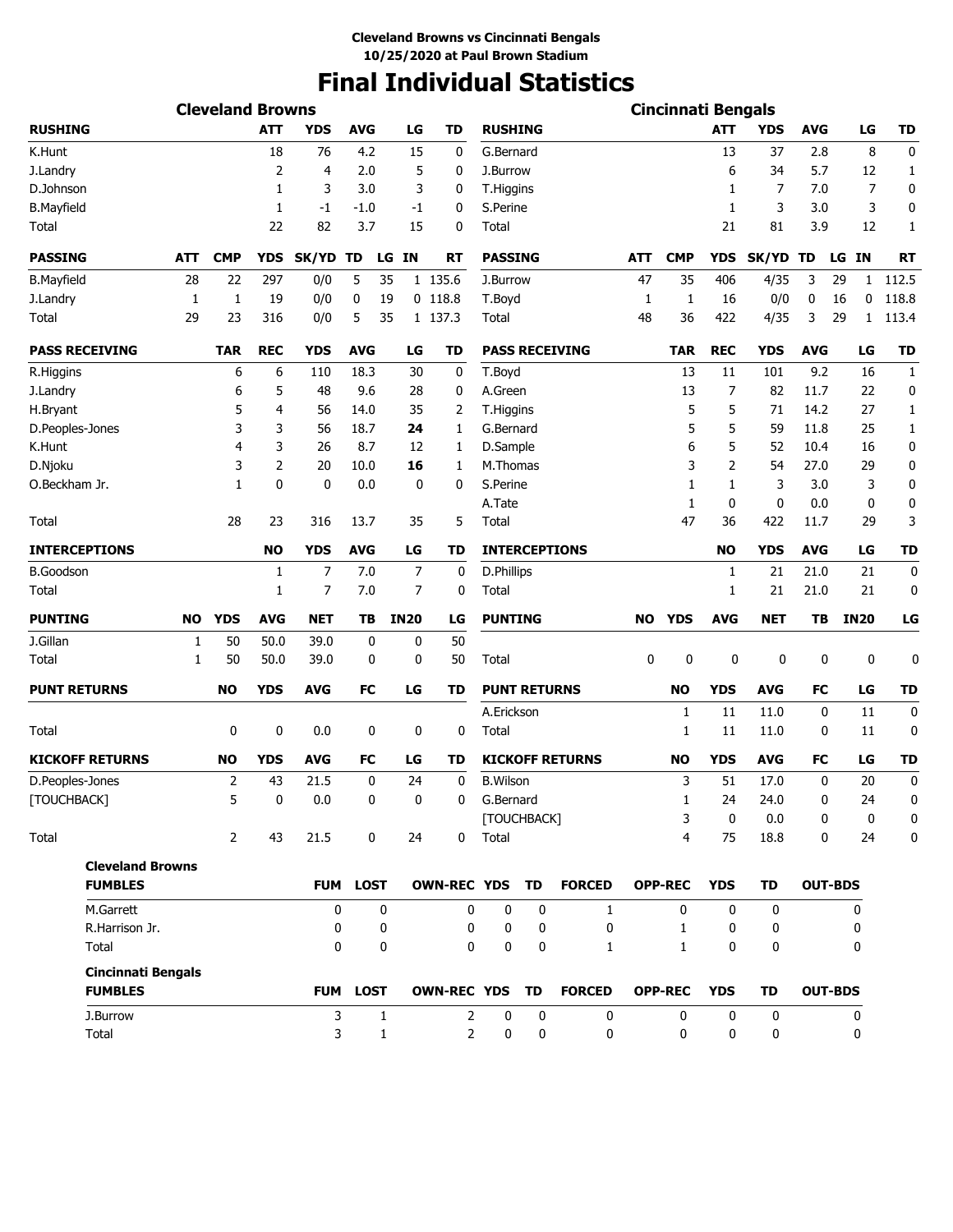# **Final Team Statistics**

| <b>TOTAL FIRST DOWNS</b><br>23<br>31<br>5<br>5<br>By Rushing<br>By Passing<br>16<br>24<br>$\overline{2}$<br><b>By Penalty</b><br>2<br>THIRD DOWN EFFICIENCY<br>5-7-71%<br>6-9-67%<br><b>FOURTH DOWN EFFICIENCY</b><br>$0 - 0 - 0\%$<br>1-1-100%<br><b>TOTAL NET YARDS</b><br>398<br>468<br>Total Offensive Plays (inc. times thrown passing)<br>51<br>73<br>7.8<br>6.4<br>Average gain per offensive play<br><b>NET YARDS RUSHING</b><br>82<br>81<br>22<br>21<br><b>Total Rushing Plays</b><br>3.9<br>3.7<br>Average gain per rushing play<br>Tackles for a loss-number and yards<br>$3-8$<br>$2 - 4$<br><b>NET YARDS PASSING</b><br>316<br>387<br>$0 - 0$<br>$4 - 35$<br>Times thrown - yards lost attempting to pass<br>422<br>Gross yards passing<br>316<br>29-23-1<br><b>PASS ATTEMPTS-COMPLETIONS-HAD INTERCEPTED</b><br>48-36-1<br>10.9<br>7.4<br>Avg gain per pass play (inc.# thrown passing)<br><b>KICKOFFS Number-In End Zone-Touchbacks</b><br>$7 - 3 - 3$<br>$7 - 5 - 5$<br>$1 - 50.0$<br>$0 - 0.0$<br><b>PUNTS Number and Average</b><br><b>Had Blocked</b><br>0<br>$\Omega$<br><b>FGs - PATs Had Blocked</b><br>$0 - 0$<br>$0 - 0$<br>39.0<br>0.0<br><b>Net Punting Average</b><br>32<br><b>TOTAL RETURN YARDAGE (Not Including Kickoffs)</b><br>7<br>No. and Yards Punt Returns<br>$0 - 0$<br>$1 - 11$<br>No. and Yards Kickoff Returns<br>$2 - 43$<br>$4 - 75$<br>No. and Yards Interception Returns<br>$1 - 21$<br>$1 - 7$<br><b>PENALTIES Number and Yards</b><br>$7 - 45$<br>$5-40$<br><b>FUMBLES Number and Lost</b><br>$0-0$<br>$3 - 1$<br><b>TOUCHDOWNS</b><br>5<br>4<br>0<br>Rushing<br>1<br>5<br>3<br>Passing<br>$4 - 5$<br><b>EXTRA POINTS Made-Attempts</b><br>4-4<br>$4 - 5$<br>Kicking Made-Attempts<br>4-4<br><b>FIELD GOALS Made-Attempts</b><br>$2 - 2$<br>$1 - 1$<br><b>RED ZONE EFFICIENCY</b><br>4-4-100%<br>4-7-57%<br><b>GOAL TO GO EFFICIENCY</b><br>$0 - 0 - 0%$<br>2-4-50%<br><b>SAFETIES</b><br>0<br>0<br><b>FINAL SCORE</b><br>37<br>34 |                           | <b>Visitor</b> | Home           |
|----------------------------------------------------------------------------------------------------------------------------------------------------------------------------------------------------------------------------------------------------------------------------------------------------------------------------------------------------------------------------------------------------------------------------------------------------------------------------------------------------------------------------------------------------------------------------------------------------------------------------------------------------------------------------------------------------------------------------------------------------------------------------------------------------------------------------------------------------------------------------------------------------------------------------------------------------------------------------------------------------------------------------------------------------------------------------------------------------------------------------------------------------------------------------------------------------------------------------------------------------------------------------------------------------------------------------------------------------------------------------------------------------------------------------------------------------------------------------------------------------------------------------------------------------------------------------------------------------------------------------------------------------------------------------------------------------------------------------------------------------------------------------------------------------------------------------------------------------------------------------------------------------------------------------------------------------------------------------------|---------------------------|----------------|----------------|
|                                                                                                                                                                                                                                                                                                                                                                                                                                                                                                                                                                                                                                                                                                                                                                                                                                                                                                                                                                                                                                                                                                                                                                                                                                                                                                                                                                                                                                                                                                                                                                                                                                                                                                                                                                                                                                                                                                                                                                                  |                           | <b>Browns</b>  | <b>Bengals</b> |
|                                                                                                                                                                                                                                                                                                                                                                                                                                                                                                                                                                                                                                                                                                                                                                                                                                                                                                                                                                                                                                                                                                                                                                                                                                                                                                                                                                                                                                                                                                                                                                                                                                                                                                                                                                                                                                                                                                                                                                                  |                           |                |                |
|                                                                                                                                                                                                                                                                                                                                                                                                                                                                                                                                                                                                                                                                                                                                                                                                                                                                                                                                                                                                                                                                                                                                                                                                                                                                                                                                                                                                                                                                                                                                                                                                                                                                                                                                                                                                                                                                                                                                                                                  |                           |                |                |
|                                                                                                                                                                                                                                                                                                                                                                                                                                                                                                                                                                                                                                                                                                                                                                                                                                                                                                                                                                                                                                                                                                                                                                                                                                                                                                                                                                                                                                                                                                                                                                                                                                                                                                                                                                                                                                                                                                                                                                                  |                           |                |                |
|                                                                                                                                                                                                                                                                                                                                                                                                                                                                                                                                                                                                                                                                                                                                                                                                                                                                                                                                                                                                                                                                                                                                                                                                                                                                                                                                                                                                                                                                                                                                                                                                                                                                                                                                                                                                                                                                                                                                                                                  |                           |                |                |
|                                                                                                                                                                                                                                                                                                                                                                                                                                                                                                                                                                                                                                                                                                                                                                                                                                                                                                                                                                                                                                                                                                                                                                                                                                                                                                                                                                                                                                                                                                                                                                                                                                                                                                                                                                                                                                                                                                                                                                                  |                           |                |                |
|                                                                                                                                                                                                                                                                                                                                                                                                                                                                                                                                                                                                                                                                                                                                                                                                                                                                                                                                                                                                                                                                                                                                                                                                                                                                                                                                                                                                                                                                                                                                                                                                                                                                                                                                                                                                                                                                                                                                                                                  |                           |                |                |
|                                                                                                                                                                                                                                                                                                                                                                                                                                                                                                                                                                                                                                                                                                                                                                                                                                                                                                                                                                                                                                                                                                                                                                                                                                                                                                                                                                                                                                                                                                                                                                                                                                                                                                                                                                                                                                                                                                                                                                                  |                           |                |                |
|                                                                                                                                                                                                                                                                                                                                                                                                                                                                                                                                                                                                                                                                                                                                                                                                                                                                                                                                                                                                                                                                                                                                                                                                                                                                                                                                                                                                                                                                                                                                                                                                                                                                                                                                                                                                                                                                                                                                                                                  |                           |                |                |
|                                                                                                                                                                                                                                                                                                                                                                                                                                                                                                                                                                                                                                                                                                                                                                                                                                                                                                                                                                                                                                                                                                                                                                                                                                                                                                                                                                                                                                                                                                                                                                                                                                                                                                                                                                                                                                                                                                                                                                                  |                           |                |                |
|                                                                                                                                                                                                                                                                                                                                                                                                                                                                                                                                                                                                                                                                                                                                                                                                                                                                                                                                                                                                                                                                                                                                                                                                                                                                                                                                                                                                                                                                                                                                                                                                                                                                                                                                                                                                                                                                                                                                                                                  |                           |                |                |
|                                                                                                                                                                                                                                                                                                                                                                                                                                                                                                                                                                                                                                                                                                                                                                                                                                                                                                                                                                                                                                                                                                                                                                                                                                                                                                                                                                                                                                                                                                                                                                                                                                                                                                                                                                                                                                                                                                                                                                                  |                           |                |                |
|                                                                                                                                                                                                                                                                                                                                                                                                                                                                                                                                                                                                                                                                                                                                                                                                                                                                                                                                                                                                                                                                                                                                                                                                                                                                                                                                                                                                                                                                                                                                                                                                                                                                                                                                                                                                                                                                                                                                                                                  |                           |                |                |
|                                                                                                                                                                                                                                                                                                                                                                                                                                                                                                                                                                                                                                                                                                                                                                                                                                                                                                                                                                                                                                                                                                                                                                                                                                                                                                                                                                                                                                                                                                                                                                                                                                                                                                                                                                                                                                                                                                                                                                                  |                           |                |                |
|                                                                                                                                                                                                                                                                                                                                                                                                                                                                                                                                                                                                                                                                                                                                                                                                                                                                                                                                                                                                                                                                                                                                                                                                                                                                                                                                                                                                                                                                                                                                                                                                                                                                                                                                                                                                                                                                                                                                                                                  |                           |                |                |
|                                                                                                                                                                                                                                                                                                                                                                                                                                                                                                                                                                                                                                                                                                                                                                                                                                                                                                                                                                                                                                                                                                                                                                                                                                                                                                                                                                                                                                                                                                                                                                                                                                                                                                                                                                                                                                                                                                                                                                                  |                           |                |                |
|                                                                                                                                                                                                                                                                                                                                                                                                                                                                                                                                                                                                                                                                                                                                                                                                                                                                                                                                                                                                                                                                                                                                                                                                                                                                                                                                                                                                                                                                                                                                                                                                                                                                                                                                                                                                                                                                                                                                                                                  |                           |                |                |
|                                                                                                                                                                                                                                                                                                                                                                                                                                                                                                                                                                                                                                                                                                                                                                                                                                                                                                                                                                                                                                                                                                                                                                                                                                                                                                                                                                                                                                                                                                                                                                                                                                                                                                                                                                                                                                                                                                                                                                                  |                           |                |                |
|                                                                                                                                                                                                                                                                                                                                                                                                                                                                                                                                                                                                                                                                                                                                                                                                                                                                                                                                                                                                                                                                                                                                                                                                                                                                                                                                                                                                                                                                                                                                                                                                                                                                                                                                                                                                                                                                                                                                                                                  |                           |                |                |
|                                                                                                                                                                                                                                                                                                                                                                                                                                                                                                                                                                                                                                                                                                                                                                                                                                                                                                                                                                                                                                                                                                                                                                                                                                                                                                                                                                                                                                                                                                                                                                                                                                                                                                                                                                                                                                                                                                                                                                                  |                           |                |                |
|                                                                                                                                                                                                                                                                                                                                                                                                                                                                                                                                                                                                                                                                                                                                                                                                                                                                                                                                                                                                                                                                                                                                                                                                                                                                                                                                                                                                                                                                                                                                                                                                                                                                                                                                                                                                                                                                                                                                                                                  |                           |                |                |
|                                                                                                                                                                                                                                                                                                                                                                                                                                                                                                                                                                                                                                                                                                                                                                                                                                                                                                                                                                                                                                                                                                                                                                                                                                                                                                                                                                                                                                                                                                                                                                                                                                                                                                                                                                                                                                                                                                                                                                                  |                           |                |                |
|                                                                                                                                                                                                                                                                                                                                                                                                                                                                                                                                                                                                                                                                                                                                                                                                                                                                                                                                                                                                                                                                                                                                                                                                                                                                                                                                                                                                                                                                                                                                                                                                                                                                                                                                                                                                                                                                                                                                                                                  |                           |                |                |
|                                                                                                                                                                                                                                                                                                                                                                                                                                                                                                                                                                                                                                                                                                                                                                                                                                                                                                                                                                                                                                                                                                                                                                                                                                                                                                                                                                                                                                                                                                                                                                                                                                                                                                                                                                                                                                                                                                                                                                                  |                           |                |                |
|                                                                                                                                                                                                                                                                                                                                                                                                                                                                                                                                                                                                                                                                                                                                                                                                                                                                                                                                                                                                                                                                                                                                                                                                                                                                                                                                                                                                                                                                                                                                                                                                                                                                                                                                                                                                                                                                                                                                                                                  |                           |                |                |
|                                                                                                                                                                                                                                                                                                                                                                                                                                                                                                                                                                                                                                                                                                                                                                                                                                                                                                                                                                                                                                                                                                                                                                                                                                                                                                                                                                                                                                                                                                                                                                                                                                                                                                                                                                                                                                                                                                                                                                                  |                           |                |                |
|                                                                                                                                                                                                                                                                                                                                                                                                                                                                                                                                                                                                                                                                                                                                                                                                                                                                                                                                                                                                                                                                                                                                                                                                                                                                                                                                                                                                                                                                                                                                                                                                                                                                                                                                                                                                                                                                                                                                                                                  |                           |                |                |
|                                                                                                                                                                                                                                                                                                                                                                                                                                                                                                                                                                                                                                                                                                                                                                                                                                                                                                                                                                                                                                                                                                                                                                                                                                                                                                                                                                                                                                                                                                                                                                                                                                                                                                                                                                                                                                                                                                                                                                                  |                           |                |                |
|                                                                                                                                                                                                                                                                                                                                                                                                                                                                                                                                                                                                                                                                                                                                                                                                                                                                                                                                                                                                                                                                                                                                                                                                                                                                                                                                                                                                                                                                                                                                                                                                                                                                                                                                                                                                                                                                                                                                                                                  |                           |                |                |
|                                                                                                                                                                                                                                                                                                                                                                                                                                                                                                                                                                                                                                                                                                                                                                                                                                                                                                                                                                                                                                                                                                                                                                                                                                                                                                                                                                                                                                                                                                                                                                                                                                                                                                                                                                                                                                                                                                                                                                                  |                           |                |                |
|                                                                                                                                                                                                                                                                                                                                                                                                                                                                                                                                                                                                                                                                                                                                                                                                                                                                                                                                                                                                                                                                                                                                                                                                                                                                                                                                                                                                                                                                                                                                                                                                                                                                                                                                                                                                                                                                                                                                                                                  |                           |                |                |
|                                                                                                                                                                                                                                                                                                                                                                                                                                                                                                                                                                                                                                                                                                                                                                                                                                                                                                                                                                                                                                                                                                                                                                                                                                                                                                                                                                                                                                                                                                                                                                                                                                                                                                                                                                                                                                                                                                                                                                                  |                           |                |                |
|                                                                                                                                                                                                                                                                                                                                                                                                                                                                                                                                                                                                                                                                                                                                                                                                                                                                                                                                                                                                                                                                                                                                                                                                                                                                                                                                                                                                                                                                                                                                                                                                                                                                                                                                                                                                                                                                                                                                                                                  |                           |                |                |
|                                                                                                                                                                                                                                                                                                                                                                                                                                                                                                                                                                                                                                                                                                                                                                                                                                                                                                                                                                                                                                                                                                                                                                                                                                                                                                                                                                                                                                                                                                                                                                                                                                                                                                                                                                                                                                                                                                                                                                                  |                           |                |                |
|                                                                                                                                                                                                                                                                                                                                                                                                                                                                                                                                                                                                                                                                                                                                                                                                                                                                                                                                                                                                                                                                                                                                                                                                                                                                                                                                                                                                                                                                                                                                                                                                                                                                                                                                                                                                                                                                                                                                                                                  |                           |                |                |
|                                                                                                                                                                                                                                                                                                                                                                                                                                                                                                                                                                                                                                                                                                                                                                                                                                                                                                                                                                                                                                                                                                                                                                                                                                                                                                                                                                                                                                                                                                                                                                                                                                                                                                                                                                                                                                                                                                                                                                                  |                           |                |                |
|                                                                                                                                                                                                                                                                                                                                                                                                                                                                                                                                                                                                                                                                                                                                                                                                                                                                                                                                                                                                                                                                                                                                                                                                                                                                                                                                                                                                                                                                                                                                                                                                                                                                                                                                                                                                                                                                                                                                                                                  |                           |                |                |
|                                                                                                                                                                                                                                                                                                                                                                                                                                                                                                                                                                                                                                                                                                                                                                                                                                                                                                                                                                                                                                                                                                                                                                                                                                                                                                                                                                                                                                                                                                                                                                                                                                                                                                                                                                                                                                                                                                                                                                                  |                           |                |                |
|                                                                                                                                                                                                                                                                                                                                                                                                                                                                                                                                                                                                                                                                                                                                                                                                                                                                                                                                                                                                                                                                                                                                                                                                                                                                                                                                                                                                                                                                                                                                                                                                                                                                                                                                                                                                                                                                                                                                                                                  |                           |                |                |
|                                                                                                                                                                                                                                                                                                                                                                                                                                                                                                                                                                                                                                                                                                                                                                                                                                                                                                                                                                                                                                                                                                                                                                                                                                                                                                                                                                                                                                                                                                                                                                                                                                                                                                                                                                                                                                                                                                                                                                                  |                           |                |                |
|                                                                                                                                                                                                                                                                                                                                                                                                                                                                                                                                                                                                                                                                                                                                                                                                                                                                                                                                                                                                                                                                                                                                                                                                                                                                                                                                                                                                                                                                                                                                                                                                                                                                                                                                                                                                                                                                                                                                                                                  | <b>TIME OF POSSESSION</b> | 27:05          | 32:55          |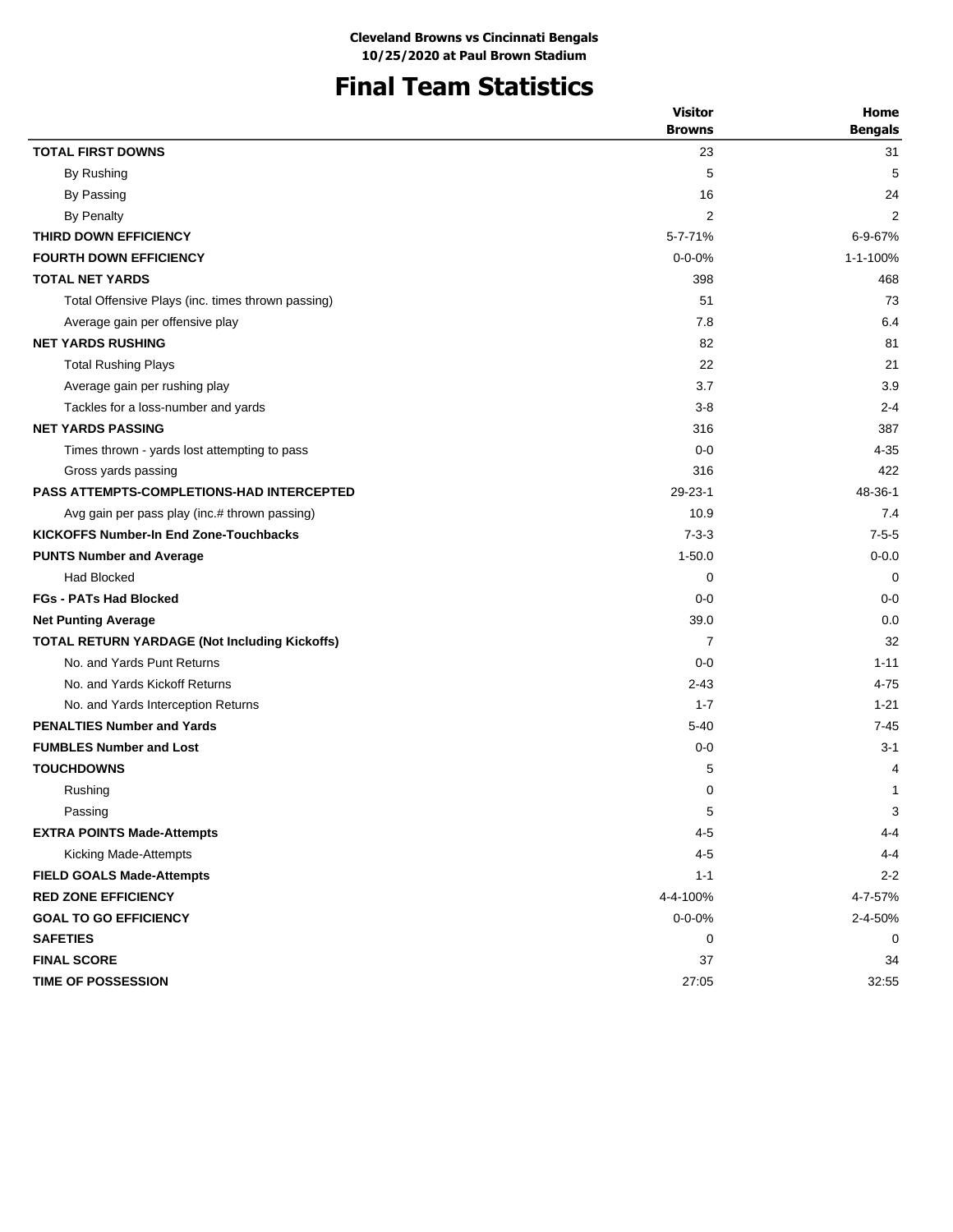# **Ball Possession And Drive Chart**

#### **Cleveland Browns**

| # | Time<br>Recd | Time<br>Lost | <b>Time How Ball</b><br><b>Poss Obtained</b> | <b>Drive</b><br>Began | #<br><b>Play</b> | Yds<br>Gain | Yds<br>Pen | Net<br>Yds | 1st<br>Down | Last<br>Scrm  | <b>How Given</b><br>Up |
|---|--------------|--------------|----------------------------------------------|-----------------------|------------------|-------------|------------|------------|-------------|---------------|------------------------|
|   | 9:16         | 8:21         | 0:55 Interception                            | CLV 4                 |                  | 6           | 0          | 6          | 0           | <b>CLV 10</b> | Interception           |
|   | 6:47         | 4:54         | 1:53 Kickoff                                 | <b>CLV 25</b>         | 4                | 16          | -5         | 11         |             | CLV 36        | Punt                   |
| 3 | 3:00         | 1:21         | 1:39 Fumble                                  | CIN 33                | 5                | 8           | $\Omega$   | 8          |             | <b>CIN 25</b> | Field Goal             |
| 4 | 11:09        | 3:39         | 7:30 Kickoff                                 | <b>CLV 25</b>         | 11               | 70          | 5          | 75         | 5           | $*$ CIN 3     | Touchdown              |
| 5 | 0:15         | 0:00         | 0:15 Kickoff                                 | CLV 25                |                  | ÷1          | 0          | $-1$       | 0           | <b>CLV 25</b> | End of Half            |
| 6 | 15:00        | 9:32         | 5:28 Kickoff                                 | CIV <sub>25</sub>     | 9                | 75          | $\Omega$   | 75         | 4           | $*$ CIN 6     | Touchdown              |
|   | 2:51         | 13:13        | 4:38 Kickoff                                 | CIV <sub>21</sub>     | 8                | 74          | 5          | 79         | 4           | * CIN 16      | Touchdown              |
| 8 | 8:45         | 4:53         | 3:52 Kickoff                                 | <b>CLV 25</b>         |                  | 75          | 0          | 75         | 5           | $*$ CIN 8     | Touchdown              |
| 9 | 1:06         | 0:11         | 0:55 Kickoff                                 | <b>CLV 25</b>         | 5                | 75          | $\Omega$   | 75         | 3           | <b>CIN 24</b> | Touchdown              |

(242) Average CLV 27

|   | <b>Cincinnati Bengals</b> |              |                                              |                              |                  |             |            |            |                |               |                        |
|---|---------------------------|--------------|----------------------------------------------|------------------------------|------------------|-------------|------------|------------|----------------|---------------|------------------------|
| # | Time<br>Recd              | Time<br>Lost | <b>Time How Ball</b><br><b>Poss Obtained</b> | <b>Drive</b><br><b>Began</b> | #<br><b>Play</b> | Yds<br>Gain | Yds<br>Pen | Net<br>Yds | 1st<br>Down    | Last<br>Scrm  | <b>How Given</b><br>Up |
|   | 15:00                     | 9:16         | 5:44 Kickoff                                 | <b>CIN 28</b>                | 10               | 70          | 0          | 70         | 3              | $*$ CLV 2     | Interception           |
|   | 8:21                      | 6:47         | 1:34 Interception                            | <b>CLV 24</b>                | 3                | 14          | 10         | 24         | 3              | $*$ CLV 1     | Touchdown              |
| 3 | 4:54                      | 3:00         | 1:54 Punt                                    | <b>CIN 25</b>                | 6                | -4          | 15         | 11         | $\overline{2}$ | <b>CLV 42</b> | <b>Fumble</b>          |
| 4 | 1:21                      | 11:09        | 5:12 Kickoff                                 | <b>CIN 19</b>                | 11               | 62          | 0          | 62         | 3              | * CLV 19      | Field Goal             |
| 5 | 3:39                      | 0:15         | 3:24 Kickoff                                 | <b>CIN 25</b>                | 10               | 85          | $-10$      | 75         | 5              | $*$ CLV 11    | Touchdown              |
| 6 | 9:32                      | 2:51         | 6:41 Kickoff                                 | <b>CIN 25</b>                | 12               | 76          | -5         | 71         | 4              | $*$ CLV 4     | Field Goal             |
|   | 13:13                     | 8:45         | 4:28 Kickoff                                 | <b>CIN 20</b>                | 12               | 80          | 0          | 80         | 6              | $*$ CLV 16    | Touchdown              |
| 8 | 4:53                      | 1:06         | 3:47 Kickoff                                 | <b>CIN 25</b>                | 10               | 85          | $-10$      | 75         | 5              | $*$ CLV 3     | Touchdown              |
| 9 | 0:11                      | 0:00         | 0:11 Kickoff                                 | <b>CIN 42</b>                |                  | 0           | 0          | 0          | 0              | <b>CIN 42</b> | End of Game            |

(285) Average CIN 32

**\* inside opponent's 20**

|                | <b>Time of Possession by Quarter</b>   | 1st                | 2nd  | 3rd  | 4th                 | ΟТ | Total |
|----------------|----------------------------------------|--------------------|------|------|---------------------|----|-------|
| <b>Visitor</b> | <b>Cleveland Browns</b>                | 4:27               | 7:45 | 8:19 | 6:34                |    | 27:05 |
| Home           | Cincinnati Bengals                     | 10:33              | 7:15 | 6:41 | 8:26                |    | 32:55 |
|                | <b>Kickoff Drive No.-Start Average</b> | Browns: 7 - CLV 24 |      |      | Bengals: 7 - CIN 26 |    |       |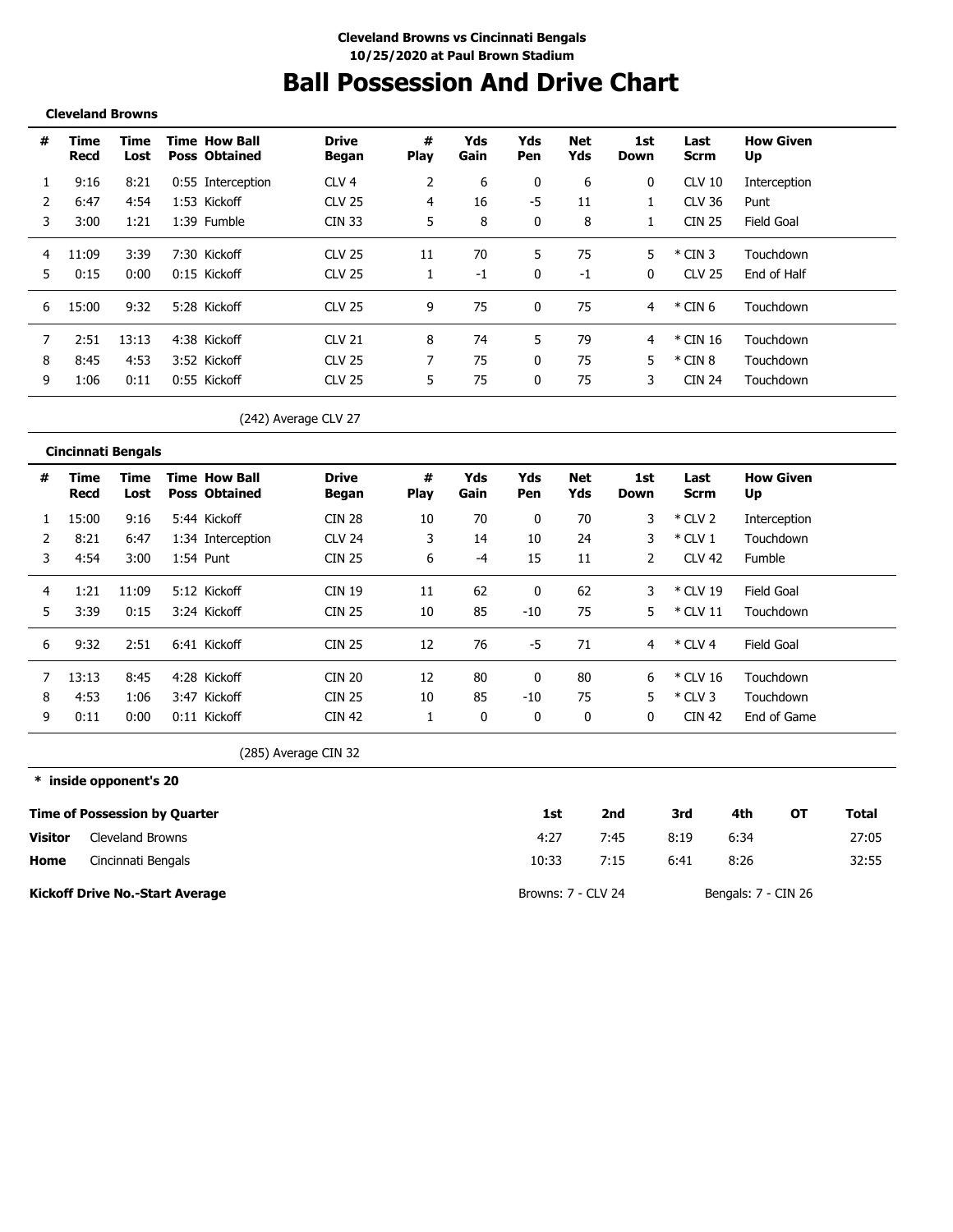## **Final Defensive Statistics**

| <b>Cleveland Browns</b> |                |                |                |              | <b>Regular Defensive Plays</b> |              |             |    |           |              |           |            | <b>Special Teams</b> |              |           |           |            | <b>Misc</b>  |           |             |
|-------------------------|----------------|----------------|----------------|--------------|--------------------------------|--------------|-------------|----|-----------|--------------|-----------|------------|----------------------|--------------|-----------|-----------|------------|--------------|-----------|-------------|
|                         | <b>TKL</b>     | <b>AST</b>     | <b>COMB</b>    | <b>SK</b>    | / YDS TFL                      |              | $\mathbf o$ | IN | <b>PD</b> | FF.          | <b>FR</b> | <b>TKL</b> | <b>AST</b>           | <b>FF</b>    | <b>FR</b> | <b>BL</b> | <b>TKL</b> | <b>AST</b>   | <b>FF</b> | <b>FR</b>   |
| R.Harrison Jr.          | 6              | 3              | 9              |              | 0                              | 0            |             | 0  |           | 0            |           | 0          | 0                    | 0            | 0         | 0         | 0          | ŋ            | 0         | 0           |
| <b>B.Goodson</b>        |                | 2              | 7              | 0            | 0                              | 0            |             |    |           | 0            | 0         | 0          | 0                    | 0            | 0         | 0         | 0          | 0            | 0         | 0           |
| S.Richardson            |                | 4              | 7              | 0.5          | 4                              |              | 2           | 0  | 0         | 0            | 0         | 0          | 0                    | 0            | 0         | 0         | 0          | 0            | 0         | 0           |
| D.Ward                  | 5              | 1              | 6              | 0            | 0                              | 1            | 0           | 0  | 3         | 0            | 0         | 0          | 0                    | 0            | 0         | 0         | 0          | 0            | 0         | 0           |
| A.Sendejo               | 5              | 1              | 6              | $\mathbf{0}$ | 0                              | 0            | 0           | 0  | 0         | $\mathbf{0}$ | 0         | 0          | 0                    | $\mathbf{0}$ | 0         | 0         | 0          | 0            | 0         | $\mathbf 0$ |
| M.Smith                 |                |                | 5              | 0            | 0                              |              | 0           | 0  | 0         | $\Omega$     | 0         | 0          | 0                    | 0            | 0         | 0         | 0          | 0            | 0         | 0           |
| T.Mitchell              |                | 0              | 4              | 0            | 0                              | 0            | 0           | 0  | 2         | 0            | 0         | 0          | 0                    | 0            | 0         | 0         | 0          | 0            | 0         | 0           |
| M.Wilson                | 3              | 1              | 4              | 0            | 0                              | 0            | 0           | 0  | 1         | 0            | 0         | 0          | 0                    | 0            | 0         | 0         | 0          | 0            | 0         | 0           |
| L.Ogunjobi              | $\overline{2}$ | $\overline{2}$ | 4              | $\mathbf{0}$ | 0                              | 0            | 0           | 0  | 0         | $\mathbf{0}$ | 0         | 0          | 0                    | 0            | 0         | 0         | 0          | $\mathbf{0}$ | 0         | 0           |
| K.Johnson               |                | 3              | 4              | 0.5          | 4                              | 0            |             | 0  | 0         | 0            | 0         | 0          | 0                    | 0            | 0         | 0         | 0          | 0            | 0         | 0           |
| M.Garrett               |                | $\Omega$       | 3              | 2            | 27                             |              |             | 0  | 0         |              | 0         | 0          | 0                    | 0            | 0         | 0         | 0          | 0            | 0         | 0           |
| S.Takitaki              | 3              | 0              | 3              | 0            | 0                              | 0            | 0           | 0  | 0         | 0            | 0         | 0          | 0                    | 0            | 0         | 0         | 0          | 0            | 0         | 0           |
| O.Vernon                | $\Omega$       | $\overline{2}$ | $\overline{2}$ | $\mathbf{0}$ | $\mathbf{0}$                   | $\mathbf{0}$ |             | 0  | 0         | 0            | 0         | 0          | 0                    | 0            | 0         | 0         | 0          | 0            | 0         | 0           |
| K.Joseph                |                | 0              |                | 0            | 0                              | 0            | 0           | 0  | 1         | 0            | 0         | 0          | 0                    | 0            | 0         | 0         | 0          | 0            | 0         | 0           |
| V.Taylor                |                | $\mathbf{0}$   | 1              | $\mathbf{0}$ | 0                              | 0            | 0           | 0  | 0         | 0            | 0         | 0          | 0                    | 0            | 0         | 0         | 0          | 0            | 0         | 0           |
| S.Redwine               |                | 0              | 1              | 0            | 0                              | 0            | 0           | 0  | 0         | 0            | 0         | 0          | 0                    | 0            | 0         | 0         | 0          | 0            | 0         | 0           |
| P.Gustin                | 0              | 1              | $\mathbf{1}$   | $\mathbf{0}$ | 0                              | 0            | 0           | 0  | 0         | 0            | 0         | 0          | 0                    | 0            | 0         | 0         | 0          | 0            | 0         | 0           |
| M.Stewart Jr.           | n              | 0              | 0              | 0            | 0                              | 0            | 0           | 0  | 0         | $\Omega$     | 0         | 2          | 0                    | 0            | 0         | 0         | 0          | 0            | 0         | 0           |
| S.Carlson               |                | 0              | 0              | $\mathbf{0}$ | 0                              | 0            | 0           | 0  | 0         | $\mathbf{0}$ | 0         | 1          | 0                    | 0            | 0         | 0         | 0          | 0            | 0         | 0           |
| T.Davis                 | 0              | 0              | 0              | 0            | 0                              | 0            | 0           | 0  | 0         | 0            | 0         | 1          | 0                    | 0            | 0         | 0         | 0          | 0            | 0         | 0           |
| D.Hilliard              | 0              | $\mathbf{0}$   | 0              | 0            | 0                              | 0            | 0           | 0  | 0         | $\mathbf{0}$ | 0         | 1          | 0                    | 0            | 0         | 0         | 0          | 0            | 0         | 0           |
| A.Janovich              |                | $\mathbf{0}$   | 0              | 0            | 0                              | 0            |             | 0  | 0         | 0            | 0         | 0          | 0                    | 0            | 0         | 0         |            | 0            | 0         | 0           |
| <b>Total</b>            | 47             | 21             | 68             | 4            | 35                             | 4            |             | 1  | 9         | 1            | 1         | 5          | 0                    | 0            | 0         | 0         | 1          | 0            | 0         | 0           |

**TKL = Tackle AST = Assist COMB = Combined QH=QB Hit IN = Interception PD = Pass Defense FF = Forced Fumble FR = Fumble Recovery**

| <b>Cincinnati Bengals</b> |            |              |              |          | <b>Regular Defensive Plays</b> |        |              |           |              |    |           |              | <b>Special Teams</b> |           |              |           |            | <b>Misc</b> |              |           |
|---------------------------|------------|--------------|--------------|----------|--------------------------------|--------|--------------|-----------|--------------|----|-----------|--------------|----------------------|-----------|--------------|-----------|------------|-------------|--------------|-----------|
|                           | <b>TKL</b> | <b>AST</b>   | <b>COMB</b>  | SK       | <b>YDS</b>                     | TFL OH |              | <b>IN</b> | <b>PD</b>    | FF | <b>FR</b> | <b>TKL</b>   | <b>AST</b>           | <b>FF</b> | <b>FR</b>    | <b>BL</b> | <b>TKL</b> | <b>AST</b>  | FF           | <b>FR</b> |
| V.Bell                    | 3          | 5            | 8            | 0        | 0                              | 0      | 0            | 0         | 0            | 0  | 0         | $\mathbf{0}$ | 0                    | 0         | $\mathbf{0}$ | 0         | U          |             | $\Omega$     | 0         |
| J.Bynes                   |            | 3            |              | 0        | 0                              |        | 0            | 0         | 0            | 0  | 0         | 0            | 0                    | 0         | 0            | 0         | 0          |             | 0            |           |
| G.Pratt                   | 4          | 2            | 6            | 0        | 0                              | 0      | 0            | 0         | 0            | 0  | 0         | 0            | 0                    | 0         | 0            | 0         | n          |             |              | 0         |
| M.Alexander               | 3          |              | 4            | 0        | 0                              | 0      | 0            | 0         |              | 0  | 0         | 0            | 0                    | 0         | 0            | 0         | 0          | 0           | 0            |           |
| L.Wilson                  | 2          | 2            | 4            | 0        | $\mathbf{0}$                   |        | 0            | 0         | $\mathbf{0}$ | 0  | 0         | 1            | 0                    | 0         | $\mathbf{0}$ | 0         | 0          | 0           | 0            | 0         |
| K.Kareem                  |            | 4            | 4            | 0        | 0                              | 0      | 0            | 0         | 0            | 0  | 0         | 0            | 0                    | 0         | 0            | 0         | 0          | 0           | 0            | 0         |
| J.Bates III               |            |              | 3            | 0        | 0                              |        | 0            | 0         | 0            | 0  | 0         | 0            | 0                    | 0         | 0            | 0         | n          | 0           | 0            | 0         |
| D.Phillips                |            | 0            | 2            | 0        | 0                              | 0      | 0            | 1         | 1            | 0  | 0         | 0            | 0                    | 0         | 0            | 0         | 0          | 0           | 0            |           |
| S.Williams                | 2          | 0            | 2            | 0        | $\mathbf{0}$                   | 0      | 0            | 0         | $\mathbf{0}$ | 0  | 0         |              | 0                    | 0         | 0            | 0         | O.         | 0           | 0            | 0         |
| L.Sims                    |            | 0            | 2            | 0        | 0                              | 0      | 0            | 0         | 0            | 0  | 0         | 0            | 0                    | 0         | 0            | 0         | 0          | 0           | 0            | 0         |
| C.Covington               |            | 2            | 2            | 0        | 0                              | 0      | 0            | 0         | 0            | 0  | 0         | 0            | 0                    | 0         | 0            | 0         | n          | 0           | 0            | 0         |
| X. Williams               |            | 0            |              | 0        | 0                              | 0      | 0            | 0         | 0            | 0  | 0         | 0            | 0                    | 0         | 0            | 0         | 0          | 0           | 0            | 0         |
| A.Bledsoe                 | U          |              |              | $\Omega$ | $\mathbf{0}$                   | 0      | $\mathbf{0}$ | 0         | 0            | 0  | 0         | $\mathbf{0}$ | 0                    | 0         | 0            | 0         | U          | 0           | $\mathbf{0}$ | 0         |
| M.Daniels                 |            |              |              | 0        | $\mathbf{0}$                   | 0      | 0            | 0         | $\mathbf{0}$ | 0  | 0         | $\Omega$     | 0                    | 0         | 0            | 0         | n          |             | U            | 0         |
| C.Lawson                  |            | 0            | 0            | 0        | 0                              | 0      | 4            | 0         | 0            | 0  | 0         | 0            | 0                    | 0         | 0            | 0         | 0          | 0           | 0            | 0         |
| C.Dunlap                  | 0          | 0            | 0            | 0        | 0                              | 0      |              | 0         | 0            | 0  | 0         | 0            | 0                    | 0         | 0            | 0         | 0          | 0           | 0            | 0         |
| T.Boyd                    |            | $\mathbf{0}$ | 0            | 0        | $\mathbf{0}$                   | 0      | 0            | 0         | 0            | 0  | 0         | 0            | 0                    | 0         | 0            | 0         |            | 0           | 0            | 0         |
| J.Burrow                  |            | 0            | <sup>0</sup> | U        | 0                              | 0      | 0            | 0         | 0            | 0  | 0         | 0            | 0                    | 0         | 0            | 0         | n          |             |              |           |
| <b>Total</b>              | 25         | 22           | 47           | 0        | 0                              |        | 5            |           |              | 0  | 0         | 2            | 0                    |           | 0            | 0         |            |             |              |           |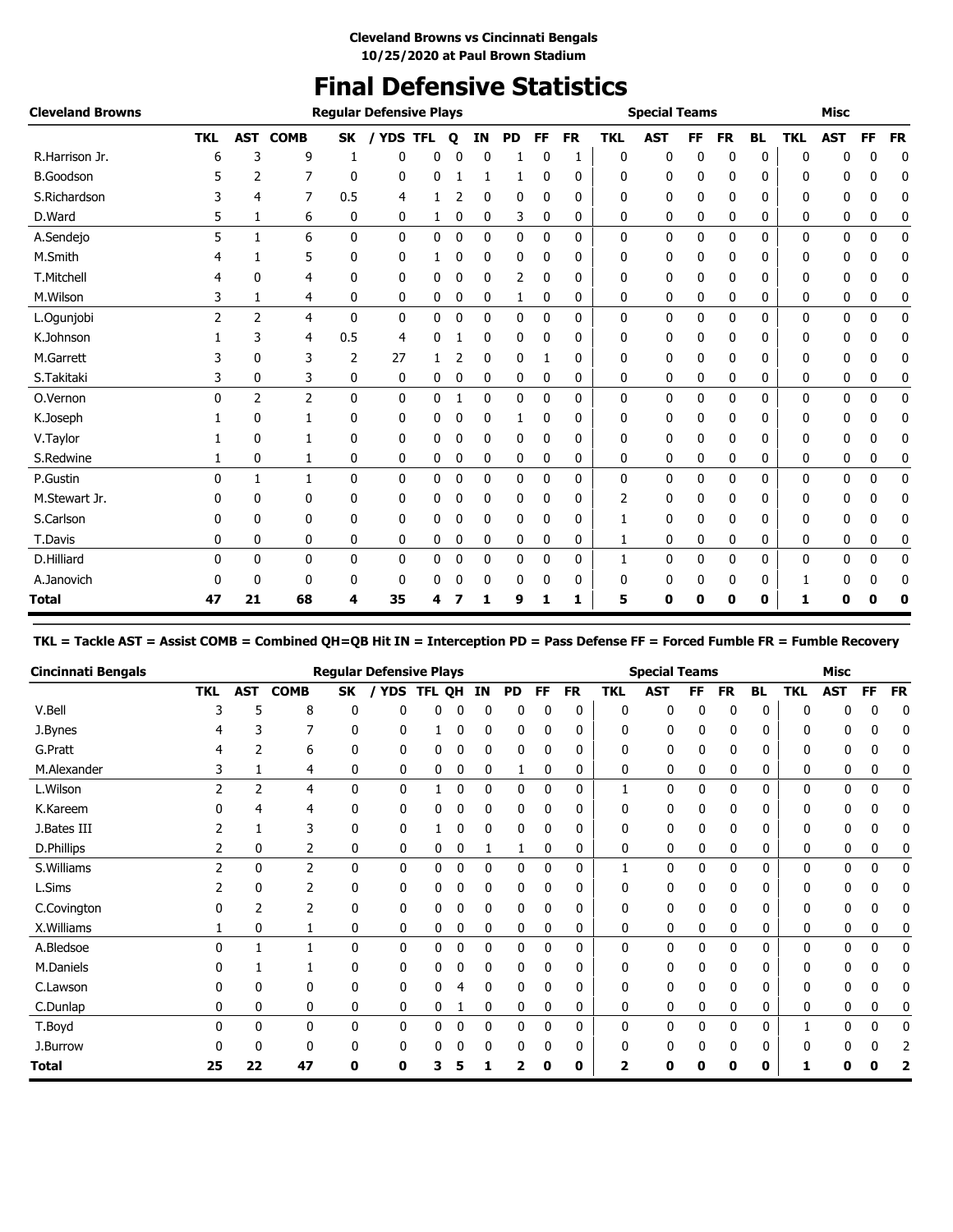## **First Half Summary**

|                                           |                                            |     |                         |              |                                                       |              |    |              |               | <b>FIFSL HAIL SUMMATY</b>                                              |                    |                           |              |              |                    |                |               |           |
|-------------------------------------------|--------------------------------------------|-----|-------------------------|--------------|-------------------------------------------------------|--------------|----|--------------|---------------|------------------------------------------------------------------------|--------------------|---------------------------|--------------|--------------|--------------------|----------------|---------------|-----------|
|                                           |                                            |     | PERIOD SCORES           |              |                                                       |              |    |              |               |                                                                        | TIME OF POSSESSION |                           |              |              |                    |                |               |           |
| <b>Browns</b>                             |                                            |     |                         | $3 \t7 = 10$ |                                                       |              |    |              | <b>Browns</b> |                                                                        | 12:12              |                           |              |              |                    |                |               |           |
| Bengals                                   |                                            |     |                         | $710 = 17$   |                                                       |              |    |              | Bengals       |                                                                        | 17:48              |                           |              |              |                    |                |               |           |
|                                           |                                            |     |                         |              |                                                       |              |    |              |               | <b>Scoring Plays</b>                                                   |                    |                           |              |              |                    |                |               |           |
| Team                                      | Qtr                                        |     |                         |              | Time Play Description (Extra Point) (Drive Info)      |              |    |              |               |                                                                        |                    |                           |              |              |                    | <b>Visitor</b> |               | Home      |
| Bengals                                   | 1                                          |     |                         |              | 6:47 J.Burrow 1 yd. run (R.Bullock kick) (3-24, 1:34) |              |    |              |               |                                                                        |                    |                           |              |              |                    | 0              |               | 7         |
| Browns                                    | 1                                          |     |                         |              | 1:21 C.Parkey 43 yd. Field Goal (5-8, 1:39)           |              |    |              |               |                                                                        |                    |                           |              |              |                    | 3              |               | 7         |
| Bengals                                   | 2                                          |     |                         |              | 11:09 R.Bullock 37 yd. Field Goal (11-62, 5:12)       |              |    |              |               |                                                                        |                    |                           |              |              |                    | 3              |               | 10        |
| <b>Browns</b>                             | 2                                          |     |                         |              |                                                       |              |    |              |               | 3:39 H.Bryant 3 yd. pass from B.Mayfield (C.Parkey kick) (11-75, 7:30) |                    |                           |              |              |                    | 10             |               | 10        |
| Bengals                                   | 2                                          |     |                         |              |                                                       |              |    |              |               | 0:15 T.Boyd 11 yd. pass from J.Burrow (R.Bullock kick) (10-75, 3:24)   |                    |                           |              |              |                    | 10             |               | 17        |
|                                           |                                            |     |                         |              |                                                       |              |    |              |               |                                                                        | Cleveland Browns   |                           |              |              | Cincinnati Bengals |                |               |           |
| <b>TOTAL FIRST DOWNS</b>                  |                                            |     |                         |              |                                                       |              |    |              |               |                                                                        |                    |                           | 7            |              |                    |                |               | 16        |
|                                           | First Downs Rushing-Passing-by Penalty     |     |                         |              |                                                       |              |    |              |               |                                                                        |                    | $4 - 2 - 1$               |              |              |                    |                | $2 - 12 - 2$  |           |
| <b>THIRD DOWN EFFICIENCY</b>              |                                            |     |                         |              |                                                       |              |    |              |               |                                                                        |                    | 2-4-50%                   |              |              |                    |                | 5-6-83%       |           |
| <b>TOTAL NET YARDS</b>                    |                                            |     |                         |              |                                                       |              |    |              |               |                                                                        |                    |                           | 99           |              |                    |                |               | 227       |
|                                           | <b>Total Offensive Plays</b>               |     |                         |              |                                                       |              |    |              |               |                                                                        |                    |                           | 22           |              |                    |                |               | 39        |
| <b>NET YARDS RUSHING</b>                  |                                            |     |                         |              |                                                       |              |    |              |               |                                                                        |                    |                           | 50           |              |                    |                |               | 28        |
| <b>NET YARDS PASSING</b>                  |                                            |     |                         |              |                                                       |              |    |              |               |                                                                        |                    |                           | 49           |              |                    |                |               | 199       |
|                                           | Gross Yards Passing                        |     |                         |              |                                                       |              |    |              |               |                                                                        |                    |                           | 49           |              |                    |                |               | 234       |
|                                           | Times thrown-yards lost attempting to pass |     |                         |              |                                                       |              |    |              |               |                                                                        |                    | $0 - 0$                   |              |              |                    |                | $4 - 35$      |           |
| Pass Attempts-Completions-Had Intercepted |                                            |     |                         |              |                                                       |              |    |              |               |                                                                        |                    | $10 - 5 - 1$              |              |              |                    |                | $25 - 20 - 1$ |           |
| <b>Punts-Number and Average</b>           |                                            |     |                         |              |                                                       |              |    |              |               |                                                                        |                    | $1 - 50$                  |              |              |                    |                | $0 - 0$       |           |
| <b>Penalties-Number and Yards</b>         |                                            |     |                         |              |                                                       |              |    |              |               |                                                                        |                    | $4 - 35$                  |              |              |                    |                | $3 - 20$      |           |
| <b>Fumbles-Number and Lost</b>            |                                            |     |                         |              |                                                       |              |    |              |               |                                                                        |                    | $0 - 0$                   |              |              |                    |                | $1 - 1$       |           |
| <b>Red Zone Efficiency</b>                |                                            |     |                         |              |                                                       |              |    |              |               |                                                                        |                    | 1-1-100%                  |              |              |                    |                | 2-4-50%       |           |
| <b>Average Drive Start</b>                |                                            |     |                         |              |                                                       |              |    |              |               |                                                                        |                    | <b>CLV 29</b>             |              |              |                    |                | <b>CIN 35</b> |           |
|                                           |                                            |     | <b>Cleveland Browns</b> |              |                                                       |              |    |              |               |                                                                        |                    | <b>Cincinnati Bengals</b> |              |              |                    |                |               |           |
| <b>RUSHING</b>                            |                                            |     |                         | <b>ATT</b>   | <b>YDS</b>                                            | <b>AVG</b>   |    | LG           | <b>TD</b>     | <b>RUSHING</b>                                                         |                    |                           | ATT          | <b>YDS</b>   | <b>AVG</b>         |                | LG            | <b>TD</b> |
| K.Hunt                                    |                                            |     |                         | 8            | 44                                                    | 5.5          |    | 15           | 0             | G.Bernard                                                              |                    |                           | 6            | 21           | 3.5                |                | 8             | 0         |
| J.Landry                                  |                                            |     |                         | 2            | 4                                                     | 2.0          |    | 5            | 0             | J.Burrow                                                               |                    |                           | 3            | 4            | 1.3                |                | 3             | 1         |
| D.Johnson                                 |                                            |     |                         | 1            | 3                                                     | 3.0          |    | 3            | 0             | S.Perine                                                               |                    |                           | 1            | 3            | 3.0                |                | 3             | 0         |
| <b>B.Mayfield</b>                         |                                            |     |                         | 1            | -1                                                    | $-1.0$       |    | $-1$         | 0             |                                                                        |                    |                           |              |              |                    |                |               |           |
| Total                                     |                                            |     |                         | 12           | 50                                                    | 4.2          |    | 15           | 0             | Total                                                                  |                    |                           | 10           | 28           | 2.8                |                | 8             | 1         |
| <b>PASSING</b>                            |                                            | ATT | <b>CMP</b>              |              | YDS SK/YD TD LG IN                                    |              |    |              | RT            | PASSING                                                                | ATT                | <b>CMP</b>                |              | YDS SK/YD TD |                    | LG IN          |               | RT        |
| <b>B.Mayfield</b>                         |                                            | 10  | 5                       | 49           | 0/0                                                   | $\mathbf{1}$ | 28 | $\mathbf{1}$ | 57.9          | J.Burrow                                                               | 25                 | 20                        | 234          | 4/35         | 1                  | 29             | $\mathbf{1}$  | 102.3     |
| Total                                     |                                            | 10  | 5                       | 49           | 0/0                                                   | $\mathbf{1}$ | 28 | $\mathbf{1}$ | 57.9          | Total                                                                  | 25                 | 20                        | 234          | 4/35         | $\mathbf{1}$       | 29             | $\mathbf{1}$  | 102.3     |
| <b>PASS RECEIVING</b>                     |                                            |     | <b>TAR</b>              | <b>REC</b>   | <b>YDS</b>                                            | <b>AVG</b>   |    | LG           | TD            | <b>PASS RECEIVING</b>                                                  |                    | <b>TAR</b>                | <b>REC</b>   | <b>YDS</b>   | <b>AVG</b>         |                | LG            | <b>TD</b> |
| J.Landry                                  |                                            |     | $\overline{4}$          | 3            | 36                                                    | 12.0         |    | 28           | 0             | T.Boyd                                                                 |                    | 9                         | 7            | 56           | 8.0                |                | 14            | 1         |
| R.Higgins                                 |                                            |     | 1                       | 1            | 10                                                    | 10.0         |    | 10           | 0             | A.Green                                                                |                    | 6                         | 4            | 56           | 14.0               |                | 22            | 0         |
| H.Bryant                                  |                                            |     | 2                       | 1            | 3                                                     | 3.0          |    | 3            | 1             | G.Bernard                                                              |                    | 3                         | 3            | 40           | 13.3               |                | 25            | 0         |
| O.Beckham Jr.                             |                                            |     | 1                       | 0            | 0                                                     | 0.0          |    | 0            | 0             | T.Higgins                                                              |                    | 2                         | 2            | 34           | 17.0               |                | 27            | 0         |
| K.Hunt                                    |                                            |     | 1                       | 0            | 0                                                     | 0.0          |    | 0            | 0             | D.Sample                                                               |                    | 2                         | 2            | 16           | 8.0                |                | 10            | 0         |
| D.Njoku                                   |                                            |     | $\mathbf{1}$            | 0            | 0                                                     | 0.0          |    | 0            | 0             | M.Thomas                                                               |                    | 2                         | $\mathbf{1}$ | 29           | 29.0               |                | 29            | 0         |
|                                           |                                            |     |                         |              |                                                       |              |    |              |               | S.Perine                                                               |                    | 1                         | $\mathbf{1}$ | 3            | 3.0                |                | 3             | 0         |
| Total                                     |                                            |     | $10\,$                  | 5            | 49                                                    | 9.8          |    | 28           | $\mathbf{1}$  | Total                                                                  |                    | 25                        | 20           | 234          | 11.7               |                | 29            | 1         |

| <b>Cleveland Browns</b> |     |     |             |     | <b>Regular Defensive Plays</b> |             |    |          |   |   |     | <b>Special Teams</b> |   |       |     |     | Misc |          |           |
|-------------------------|-----|-----|-------------|-----|--------------------------------|-------------|----|----------|---|---|-----|----------------------|---|-------|-----|-----|------|----------|-----------|
|                         | TKL | AST | <b>COMB</b> | SK. | 'Yds tfl                       | $\mathbf o$ | IN | PD FF FR |   |   | TKL | AST                  |   | FF FR | BL. | TKL | AST  | FF.      | <b>FR</b> |
| <b>B.Goodson</b>        | 4   |     | 6           |     |                                |             |    |          |   |   | 0   |                      | 0 |       | 0   | 0   |      | 0        | - 0       |
| M.Wilson                |     |     | 4           | 0   |                                |             |    |          |   |   | 0   |                      | 0 |       | 0   | 0   |      | $\Omega$ | - 0       |
| R. Harrison Jr.         |     |     | 4           |     |                                | 0           |    |          |   |   | 0   |                      |   |       | 0   | 0   |      | $\Omega$ | - 0       |
| S.Richardson            |     |     | 4           | 0.5 |                                |             |    |          |   | 0 | 0   | 0                    |   |       | 0   | 0   |      | $\Omega$ | - 0       |
| <b>Total</b>            | 10  | 8   | 18          | 1.5 |                                |             |    |          | 0 |   | 0   | 0                    | o | 0     | 0   | 0   |      | 0        | 0         |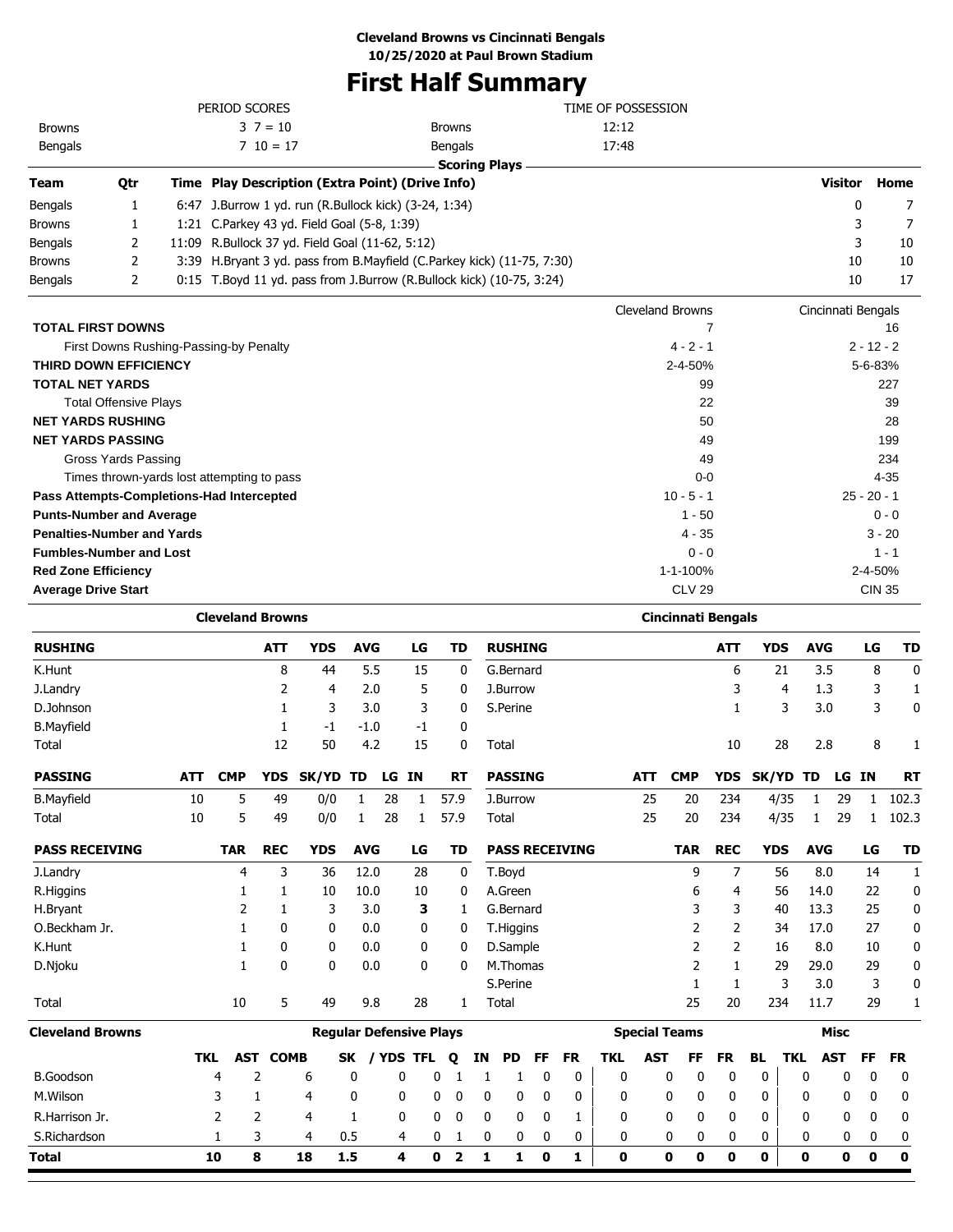## **First Half Summary**

| Cincinnati Bengals |     |     |             |           | <b>Regular Defensive Plays</b> |        |    |     |    |    |     | <b>Special Teams</b> |    |           |    |     | Misc |    |           |
|--------------------|-----|-----|-------------|-----------|--------------------------------|--------|----|-----|----|----|-----|----------------------|----|-----------|----|-----|------|----|-----------|
|                    | TKL | AST | <b>COMB</b> | <b>SK</b> | <b>YDS</b>                     | TFL QH | ΙN | PD. | FF | FR | TKL | <b>AST</b>           | FF | <b>FR</b> | BL | TKL | AST  | FF | <b>FR</b> |
| L.Wilson           |     |     | 4           |           |                                |        |    |     |    |    | 0   |                      |    |           | 0  |     |      |    | $\bf{0}$  |
| J.Bates III        |     |     |             |           |                                |        |    |     |    | 0  | 0   |                      |    |           | 0  |     |      |    | 0         |
| V.Bell             |     |     |             |           |                                |        |    |     |    | 0  | 0   |                      |    |           | 0  |     |      |    | 0         |
| M.Alexander        |     |     |             |           |                                |        |    |     |    |    | 0   |                      |    |           | 0  |     |      |    | $\Omega$  |
| <b>Total</b>       |     |     | 12          |           |                                |        |    |     |    | 0  | 0   | o                    | 0  |           |    | O   |      |    | 0         |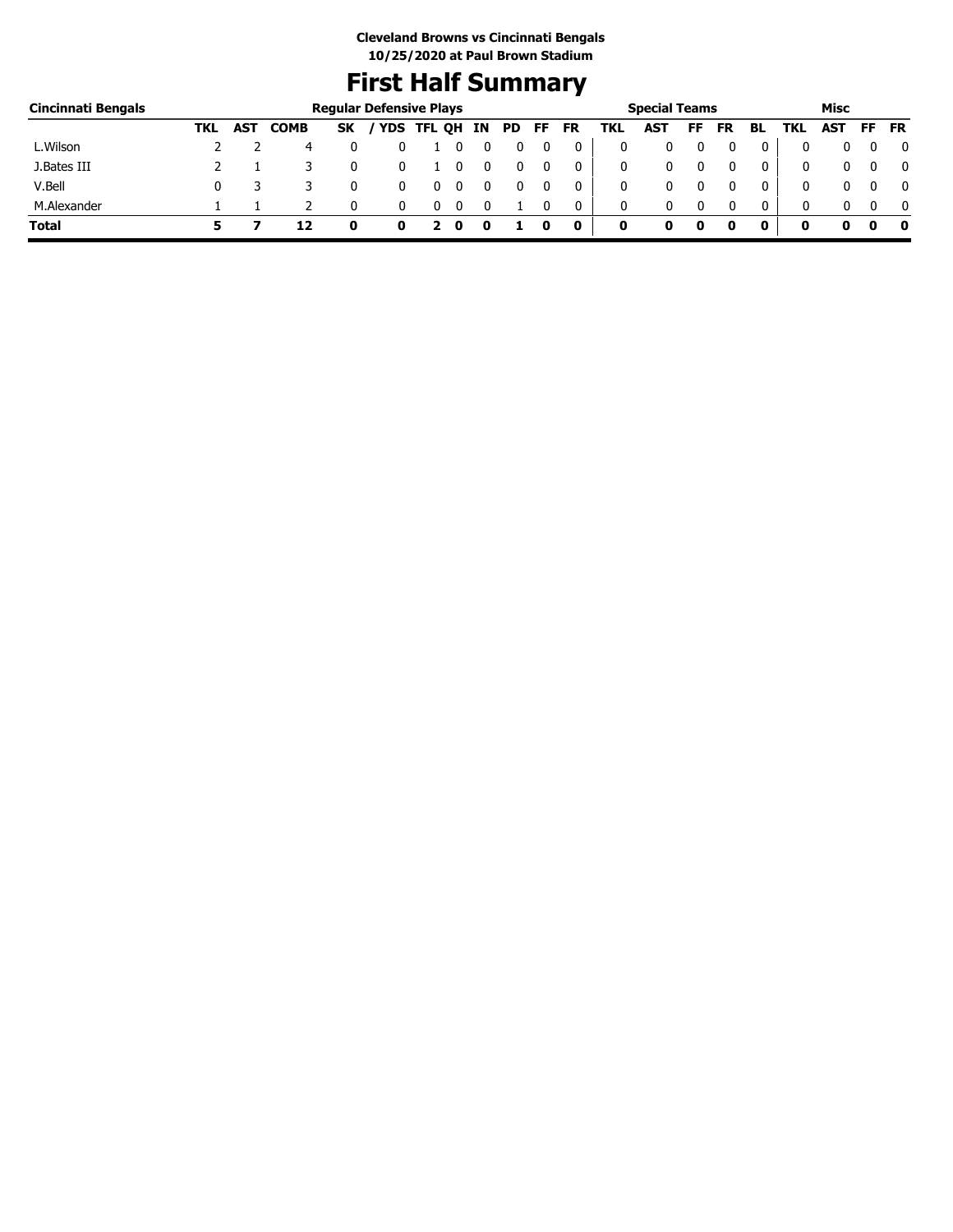|                                   | <b>Cleveland Browns vs Cincinnati Bengals at Paul Brown Stadium</b>                                                                      |                |
|-----------------------------------|------------------------------------------------------------------------------------------------------------------------------------------|----------------|
| <b>Play By Play</b>               | <b>First Quarter</b>                                                                                                                     | 10/25/2020     |
|                                   | CLV wins the coin toss and elects to defer. CIN elects to Receive, and CLV elects to defend the north goal.                              |                |
|                                   | C.Parkey kicks 57 yards from CLV 35 to CIN 8. B. Wilson to CIN 28 for 20 yards (S.Carlson).                                              |                |
|                                   | Cincinnati Bengals at 15:00, (1st play from scrimmage 14:56)                                                                             |                |
| 1-10-CIN 28                       | (14:56) (Shotgun) J.Burrow pass short middle to D.Sample to CIN 34 for 6 yards (M.Wilson).                                               |                |
| 2-4-CIN 34                        | (14:14) G.Bernard left tackle to CIN 33 for -1 yards (M.Smith, O.Vernon).                                                                |                |
| 3-5-CIN 33                        | (13:33) (Shotgun) J.Burrow pass short left to A.Green pushed ob at 50 for 17 yards (T.Mitchell).                                         | P1             |
| $1 - 10 - 50$                     | (13:01) (Shotgun) PENALTY on CLV-L.Ogunjobi, Encroachment, 5 yards, enforced at 50 - No Play.                                            |                |
| 1-5-CLV 45                        | (12:45) (Shotgun) J.Burrow pass incomplete deep middle to A.Green (D.Ward).                                                              |                |
| 2-5-CLV 45                        | $(12:38)$ (Shotgun) J.Burrow pass short right to T.Boyd to CLV 47 for -2 yards (D.Ward).                                                 |                |
| 3-7-CLV 47                        | (11:58) (Shotgun) PENALTY on CIN-T.Boyd, False Start, 5 yards, enforced at CLV 47 - No Play.                                             |                |
| 3-12-CIN 48                       | $(11:33)$ (Shotgun) J.Burrow pass deep right to M.Thomas to CLV 23 for 29 yards (A.Sendejo).                                             | P <sub>2</sub> |
| 1-10-CLV 23                       | (11:00) J.Burrow sacked ob at CLV 23 for 0 yards (R.Harrison Jr.).                                                                       |                |
| 2-10-CLV 23                       | (10:28) (Shotgun) G.Bernard left guard to CLV 16 for 7 yards (R.Harrison Jr.; B.Goodson).                                                |                |
| 3-3-CLV 16                        | (9:48) (Shotgun) J.Burrow pass short left to T.Boyd pushed ob at CLV 2 for 14 yards (R.Harrison Jr.).                                    | P3             |
| $1-2$ -CLV 2                      | (9:24) (Shotgun) J.Burrow pass short middle intended for T.Boyd INTERCEPTED by B.Goodson (D.Ward) at CLV -3. B.Goodson to CLV 4 for 7    |                |
| <b>Cleveland Browns at 9:16</b>   | yards (T.Boyd).                                                                                                                          |                |
| $1-10$ -CLV 4                     | (9:16) K. Hunt up the middle to CLV 10 for 6 yards (L. Wilson; V. Bell).                                                                 |                |
| 2-4-CLV 10                        | (8:33) B.Mayfield pass deep right intended for O.Beckham Jr. INTERCEPTED by D.Phillips [C.Lawson] at CLV 45. D.Phillips to CLV 24 for 21 |                |
| <b>Cincinnati Bengals at 8:21</b> | yards (A.Janovich). CLV-O.Beckham Jr. was injured during the play. CLV-J.Tretter was injured during the play.                            |                |
| 1-10-CLV 24                       | (8.21) (Shotgun) J.Burrow pass short middle to T.Boyd to CLV 11 for 13 yards (M.Wilson).                                                 | <b>P4</b>      |
| 1-10-CLV 11                       | (7:36) (Shotgun) J.Burrow pass incomplete short middle to T.Boyd.                                                                        |                |
|                                   | PENALTY on CLV-K.Johnson, Defensive Pass Interference, 10 yards, enforced at CLV 11 - No Play.                                           | X5             |
| 1-1-CLV 1                         | $(7.32)$ J.Burrow up the middle to CLV 1 for no gain (L.Ogunjobi; S.Richardson).                                                         |                |
| $2-1$ -CLV 1                      | (6:53) J.Burrow up the middle for 1 yard, TOUCHDOWN.                                                                                     | R6             |
|                                   | R.Bullock extra point is GOOD, Center-C.Harris, Holder-K.Huber.                                                                          |                |
|                                   | CLV 0 CIN 7, 3 plays, 24 yards, 1 penalty, 1:34 drive, 8:13 elapsed                                                                      |                |
|                                   | R.Bullock kicks 65 yards from CIN 35 to end zone, Touchback.                                                                             |                |
| <b>Cleveland Browns at 6:47</b>   |                                                                                                                                          |                |
| 1-10-CLV 25                       | (6:47) K. Hunt right tackle to CLV 36 for 11 yards (J. Bynes; J. Bates III).                                                             | R1             |
| 1-10-CLV 36                       | (6:08) (Shotgun) K.Hunt left guard to CLV 41 for 5 yards (G.Pratt; V.Bell).                                                              |                |
| 2-5-CLV 41                        | (5:27) B.Mayfield pass incomplete short left to K.Hunt.                                                                                  |                |
| 3-5-CLV 41                        | (5:22) (Shotgun) B.Mayfield pass incomplete short left to H.Bryant [C.Lawson].                                                           |                |
| 4-5-CLV 41                        | (5:16) J.Gillan punts 48 yards to CIN 11, Center-C.Hughlett. A.Erickson to CIN 10 for -1 yards (T.Thomas; R.Jackson).                    |                |
|                                   | PENALTY on CLV-T.Thomas, Player Out of Bounds on Kick, 5 yards, enforced at CLV 41 - No Play.                                            |                |
| 4-10-CLV 36                       | (5:07) J.Gillan punts 50 yards to CIN 14, Center-C.Hughlett. A.Erickson to CIN 25 for 11 yards (T.Davis).                                |                |
| <b>Cincinnati Bengals at 4:54</b> |                                                                                                                                          |                |
| 1-10-CIN 25                       | (4:54) (Shotgun) F.Johnson reported in as eligible. J.Burrow pass incomplete short left to A.Green (T.Mitchell) [B.Goodson].             |                |
| 2-10-CIN 25                       | (4:51) (Shotgun) J.Burrow pass short left to D.Sample to CIN 35 for 10 yards (M.Smith; R.Harrison Jr.).                                  | P7             |
| 1-10-CIN 35                       | (4:20) (Shotgun) G.Bernard left tackle to CIN 36 for 1 yard (S.Richardson).                                                              |                |
| 2-9-CIN 36                        | (3:45) (Shotgun) J.Burrow pass short right to T.Boyd to CIN 43 for 7 yards (B.Goodson).                                                  |                |
|                                   | PENALTY on CLV-V.Taylor, Lowering the Head to Initiate Contact, 15 yards, enforced at CIN 43.                                            | X8             |
| 1-10-CLV 42                       | (3:13) (Shotgun) J.Burrow pass incomplete short right to M.Thomas.                                                                       |                |
| 2-10-CLV 42                       | (3:08) (Shotgun) J.Burrow sacked at CIN 46 for -12 yards (M.Garrett). FUMBLES (M.Garrett) [M.Garrett], touched at CIN 36, RECOVERED by   |                |
| <b>Cleveland Browns at 3:00</b>   | CLV-R.Harrison Jr. at CIN 33. R.Harrison Jr. ran ob at CIN 33 for no gain.                                                               |                |
| 1-10-CIN 33                       | (3:00) K. Hunt right tackle to CIN 21 for 12 yards (C. Covington; V. Bell).                                                              | R <sub>2</sub> |
| 1-10-CIN 21                       | $(2:19)$ K. Hunt left end to CIN 25 for -4 yards (L. Wilson).                                                                            |                |
| 2-14-CIN 25                       | (1:34) (Shotgun) B.Mayfield pass incomplete deep left to D.Njoku.                                                                        |                |
| 3-14-CIN 25                       | (1:30) (Shotgun) B.Mayfield pass incomplete short middle to J.Landry (M.Alexander).                                                      |                |
|                                   |                                                                                                                                          |                |

4-14-CIN 25 **(1:23) C.Parkey 43 yard field goal is GOOD, Center-C.Hughlett, Holder-J.Gillan.**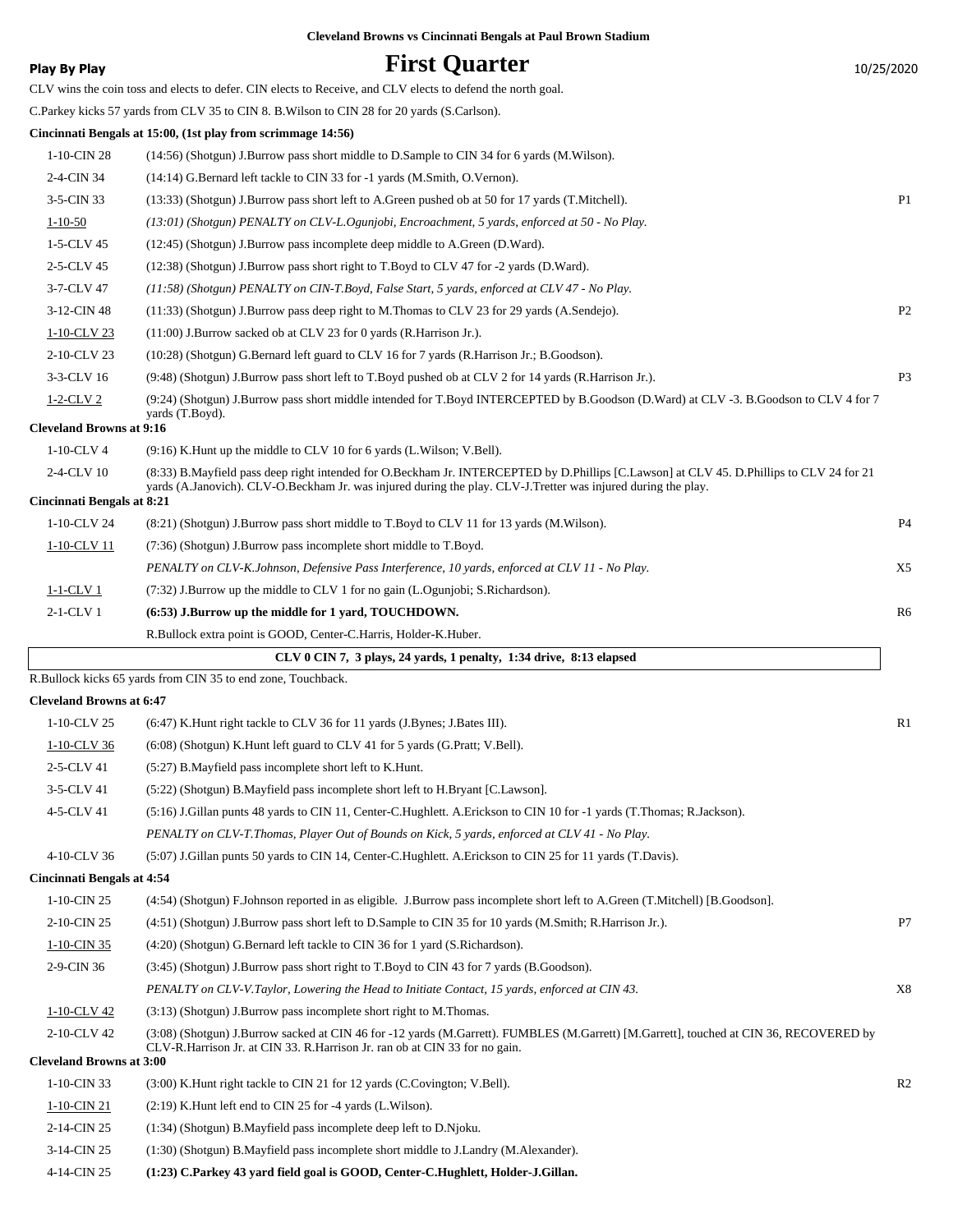#### **CLV 3 CIN 7, 5 plays, 8 yards, 1:39 drive, 13:39 elapsed**

C.Parkey kicks 58 yards from CLV 35 to CIN 7. B.Wilson to CIN 19 for 12 yards (D.Hilliard).

#### **Cincinnati Bengals at 1:21, (1st play from scrimmage 1:12)**

| <b>END OF OUARTER</b> | Time<br><b>First Downs</b>                                                             | <b>Efficiencies</b> |  |  |  |  |
|-----------------------|----------------------------------------------------------------------------------------|---------------------|--|--|--|--|
|                       | Penalty on CLV-S.Richardson, Defensive Offside, declined.                              |                     |  |  |  |  |
| $3-1$ -CIN 28         | $(0.01)$ (Shotgun) J.Burrow pass deep left to A.Green to 50 for 22 yards (T.Mitchell). |                     |  |  |  |  |
| 2-2-CIN 27            | (:40) (Shotgun) G.Bernard right guard to CIN 28 for 1 yard (S.Richardson; P.Gustin).   |                     |  |  |  |  |
| $1-10$ -CIN 19        | $(1:12)$ (Shotgun) G.Bernard right guard to CIN 27 for 8 yards (B.Goodson).            |                     |  |  |  |  |

|                         | <b>Score</b> |                 |  |  | Poss R P X T 3 Down | 4 Down |
|-------------------------|--------------|-----------------|--|--|---------------------|--------|
| <b>Cleveland Browns</b> |              | $4:27$ 2 0 0 2  |  |  | 0/2                 | 0/0    |
| Cincinnati Bengals      |              | $10:33$ 1 6 2 9 |  |  | 4/4                 | 0/0    |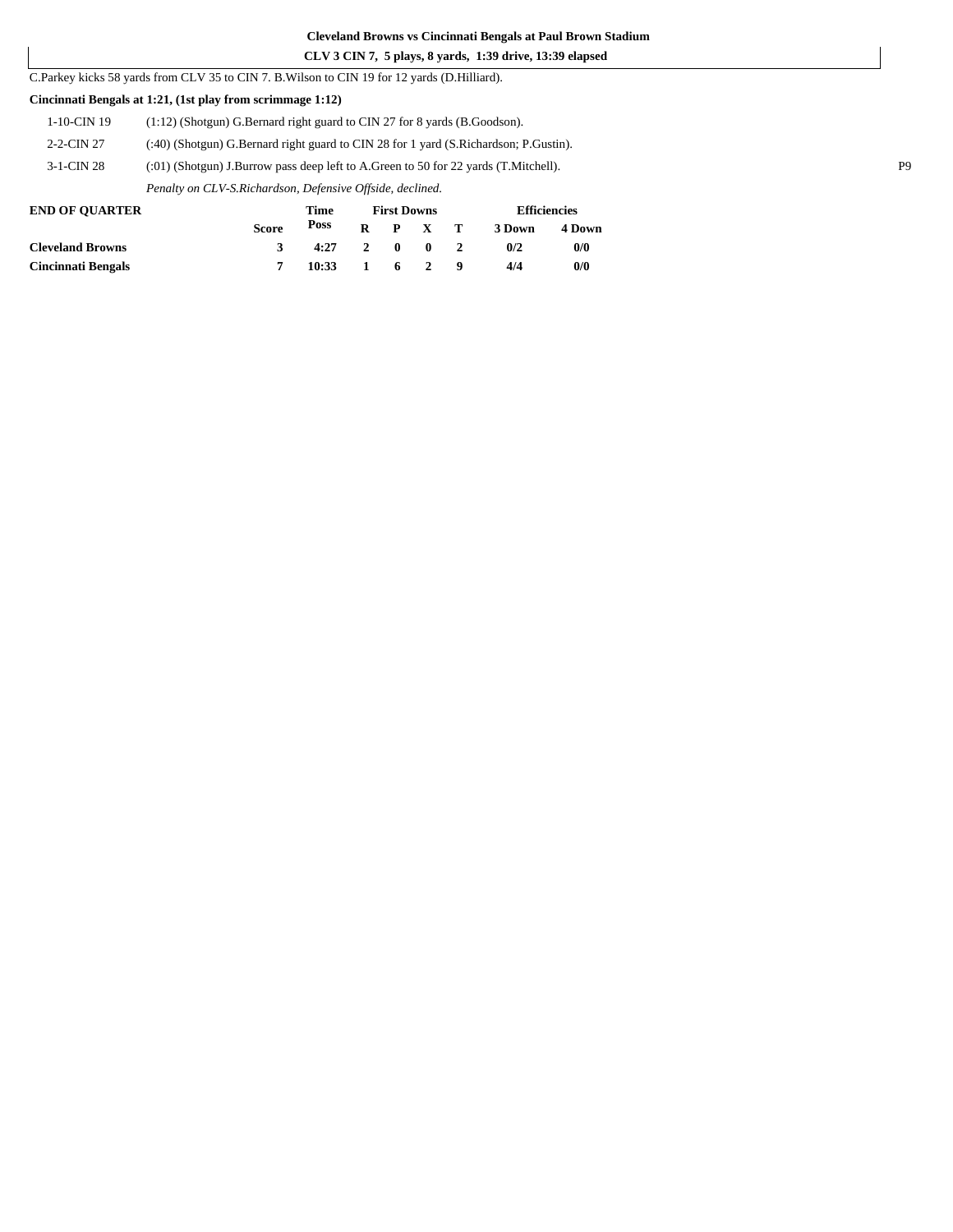| <b>Play By Play</b>               | <b>Second Quarter</b>                                                                                                                                                                                                                                       | 10/25/2020      |
|-----------------------------------|-------------------------------------------------------------------------------------------------------------------------------------------------------------------------------------------------------------------------------------------------------------|-----------------|
| Cincinnati Bengals continued.     |                                                                                                                                                                                                                                                             |                 |
| $1 - 10 - 50$                     | (15:00) J.Burrow pass short left to G.Bernard to CLV 25 for 25 yards (K.Johnson, M.Wilson).                                                                                                                                                                 | <b>P10</b>      |
| 1-10-CLV 25                       | (14:17) (Shotgun) J.Burrow pass short left to A.Green to CLV 21 for 4 yards (T.Mitchell, B.Goodson).                                                                                                                                                        |                 |
| 2-6-CLV 21                        | (13:40) S. Perine up the middle to CLV 18 for 3 yards (S. Takitaki).                                                                                                                                                                                        |                 |
| 3-3-CLV 18                        | (12:54) (Shotgun) J.Burrow pass short right to T.Boyd pushed ob at CLV 14 for 4 yards (B.Goodson).                                                                                                                                                          | P11             |
| <u>1-10-CLV 14</u>                | (12:20) (Shotgun) J.Burrow pass short right to S.Perine pushed ob at CLV 11 for 3 yards (M.Wilson).                                                                                                                                                         |                 |
| 2-7-CLV 11                        | (11:57) (Shotgun) J.Burrow pass incomplete short middle to T.Boyd [O.Vernon].                                                                                                                                                                               |                 |
| 3-7-CLV 11                        | (11:54) (Shotgun) J.Burrow sacked at CLV 19 for -8 yards (sack split by K.Johnson and S.Richardson).                                                                                                                                                        |                 |
| 4-15-CLV 19                       | (11:13) R.Bullock 37 yard field goal is GOOD, Center-C.Harris, Holder-K.Huber.                                                                                                                                                                              |                 |
|                                   | CLV 3 CIN 10, 11 plays, 62 yards, 5:12 drive, 3:51 elapsed                                                                                                                                                                                                  |                 |
|                                   | R.Bullock kicks 65 yards from CIN 35 to end zone, Touchback.                                                                                                                                                                                                |                 |
| <b>Cleveland Browns at 11:09</b>  |                                                                                                                                                                                                                                                             |                 |
| 1-10-CLV 25                       | (11:09) B. Mayfield pass short right to J. Landry to CIN 47 for 28 yards (J. Bates III).                                                                                                                                                                    | P <sub>3</sub>  |
| 1-10-CIN 47                       | (10:26) (Shotgun) B.Mayfield pass short middle to J.Landry to CLV 47 for -6 yards. Lateral to K.Hunt to 50 for 3 yards (M.Alexander;<br>K.Kareem).<br>Timeout #1 by CLV at 09:42.                                                                           |                 |
| $2 - 13 - 50$                     | (9:38) K. Hunt right end to CIN 35 for 15 yards (L. Wilson; A. Bledsoe).                                                                                                                                                                                    | R <sub>4</sub>  |
| 1-10-CIN 35                       | (8:52) K. Hunt right tackle to CIN 33 for 2 yards (X. Williams).                                                                                                                                                                                            |                 |
| 2-8-CIN 33                        |                                                                                                                                                                                                                                                             |                 |
| 3-5-CIN 30                        | (8.15) (Shotgun) D.Johnson right guard to CIN 30 for 3 yards (K.Kareem; M.Daniels).                                                                                                                                                                         | X5              |
|                                   | (7:30) (Shotgun) PENALTY on CIN-C.Dunlap, Neutral Zone Infraction, 5 yards, enforced at CIN 30 - No Play.                                                                                                                                                   |                 |
| 1-10-CIN 25                       | (7:14) J.Landry right end to CIN 26 for -1 yards (J.Bates III).                                                                                                                                                                                             |                 |
| 2-11-CIN 26                       | (6:27) (Shotgun) B.Mayfield pass short middle to R.Higgins to CIN 16 for 10 yards (L.Sims).                                                                                                                                                                 |                 |
| 3-1-CIN 16                        | (5:44) J. Landry right end to CIN 11 for 5 yards (L. Wilson).                                                                                                                                                                                               | R6              |
| 1-10-CIN 11                       | (5:06) K.Hunt left guard to CIN 14 for -3 yards (J.Bynes).                                                                                                                                                                                                  |                 |
| 2-13-CIN 14                       | (4:25) (Shotgun) B.Mayfield pass short left to J.Landry to CIN 3 for 11 yards (M.Alexander).                                                                                                                                                                |                 |
| $3-2$ -CIN $3$                    | (3:42) (Shotgun) B.Mayfield pass short left to H.Bryant for 3 yards, TOUCHDOWN.                                                                                                                                                                             | P7              |
|                                   | C. Parkey extra point is GOOD, Center-C. Hughlett, Holder-J. Gillan.                                                                                                                                                                                        |                 |
|                                   | CLV 10 CIN 10, 11 plays, 75 yards, 1 penalty, 7:30 drive, 11:21 elapsed                                                                                                                                                                                     |                 |
|                                   | C.Parkey kicks 65 yards from CLV 35 to end zone, Touchback.                                                                                                                                                                                                 |                 |
| <b>Cincinnati Bengals at 3:39</b> |                                                                                                                                                                                                                                                             |                 |
| 1-10-CIN 25                       | (3:39) (Shotgun) G.Bernard up the middle to CIN 30 for 5 yards (L.Ogunjobi).                                                                                                                                                                                |                 |
| 2-5-CIN 30                        | (3:08) (Shotgun) J.Burrow pass short right to T.Higgins to CIN 37 for 7 yards (D.Ward).                                                                                                                                                                     | P <sub>12</sub> |
| 1-10-CIN 37                       | (2:32) (Shotgun) J.Burrow pass deep right to T.Higgins to CLV 36 for 27 yards (D.Ward).                                                                                                                                                                     | P <sub>13</sub> |
| Two-Minute Warning                |                                                                                                                                                                                                                                                             |                 |
| 1-10-CLV 36                       | (2:00) (Shotgun) J.Burrow pass short right to G.Bernard pushed ob at CLV 31 for 5 yards (M.Smith).                                                                                                                                                          |                 |
| 2-5-CLV 31                        | (1:55) (Shotgun) J.Burrow pass short right to G.Bernard pushed ob at CLV 8 for 23 yards (B.Goodson).                                                                                                                                                        |                 |
|                                   | PENALTY on CIN-T.Higgins, Illegal Block Above the Waist, 10 yards, enforced at CLV 21.                                                                                                                                                                      |                 |
| 2-5-CLV 31                        | (1:47) (Shotgun) J.Burrow pass short left to A.Green to CLV 18 for 13 yards (A.Sendejo).                                                                                                                                                                    | P <sub>14</sub> |
| 1-10-CLV 18                       | $(1.13)$ (Shotgun) J.Burrow pass short middle to T.Boyd to CLV 9 for 9 yards (A.Sendejo).                                                                                                                                                                   |                 |
|                                   | Timeout #1 by CIN at 00:39.                                                                                                                                                                                                                                 |                 |
| $2-1$ -CLV 9                      | $(39)$ J.Burrow up the middle to CLV 6 for 3 yards (L.Ogunjobi).                                                                                                                                                                                            | R <sub>15</sub> |
|                                   | Timeout #2 by CIN at 00:29.                                                                                                                                                                                                                                 |                 |
| $1-6$ -CLV $6$                    | (:29) (Shotgun) J.Burrow sacked at CLV 11 for -5 yards (M.Garrett).                                                                                                                                                                                         |                 |
|                                   | Timeout #3 by CIN at 00:22.                                                                                                                                                                                                                                 |                 |
| 2-11-CLV 11                       | (:21) (Shotgun) J.Burrow pass short middle to T.Boyd for 11 yards, TOUCHDOWN.<br>The Replay Official reviewed the score ruling, and the play was Upheld. The ruling on the field stands.<br>R.Bullock extra point is GOOD, Center-C.Harris, Holder-K.Huber. | P <sub>16</sub> |
|                                   | CLV 10 CIN 17, 10 plays, 75 yards, 3:24 drive, 14:45 elapsed                                                                                                                                                                                                |                 |

R.Bullock kicks 65 yards from CIN 35 to end zone, Touchback.

#### **Cleveland Browns at 0:15**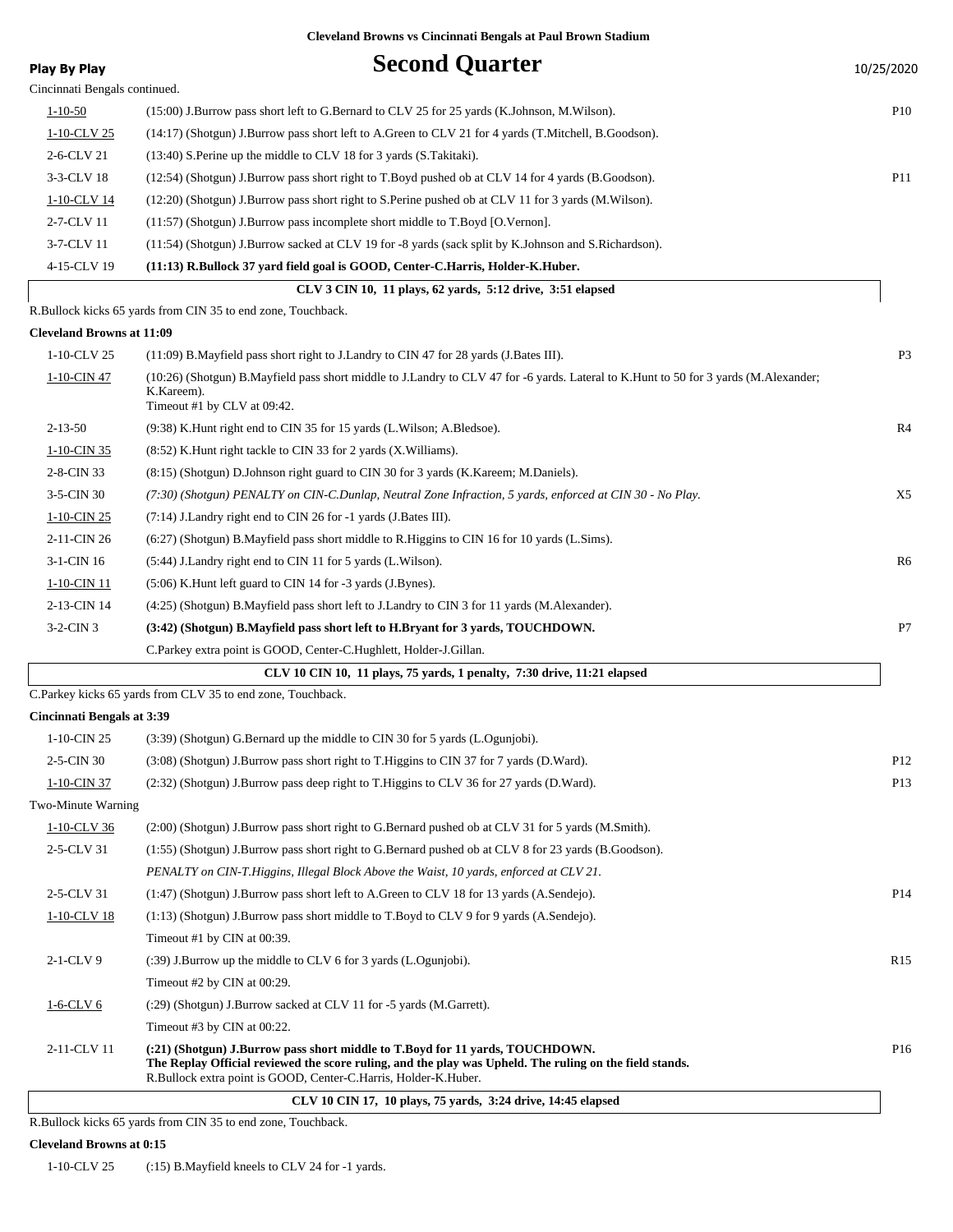|                           |              |              |                    |  |         |                     |        | <b>Cleveland Browns vs Cincinnati Bengals at Paul Brown Stadium</b> |  |
|---------------------------|--------------|--------------|--------------------|--|---------|---------------------|--------|---------------------------------------------------------------------|--|
| <b>END OF OUARTER</b>     |              | Time         | <b>First Downs</b> |  |         | <b>Efficiencies</b> |        |                                                                     |  |
|                           | <b>Score</b> | Poss         |                    |  |         | $R$ $P$ $X$ $T$     | 3 Down | 4 Down                                                              |  |
| <b>Cleveland Browns</b>   | 10           | 7:45         |                    |  | 2 2 1 5 |                     | 2/2    | 0/0                                                                 |  |
| <b>Cincinnati Bengals</b> | 17           | 7:15 1 6 0 7 |                    |  |         |                     | 1/2    | 0/0                                                                 |  |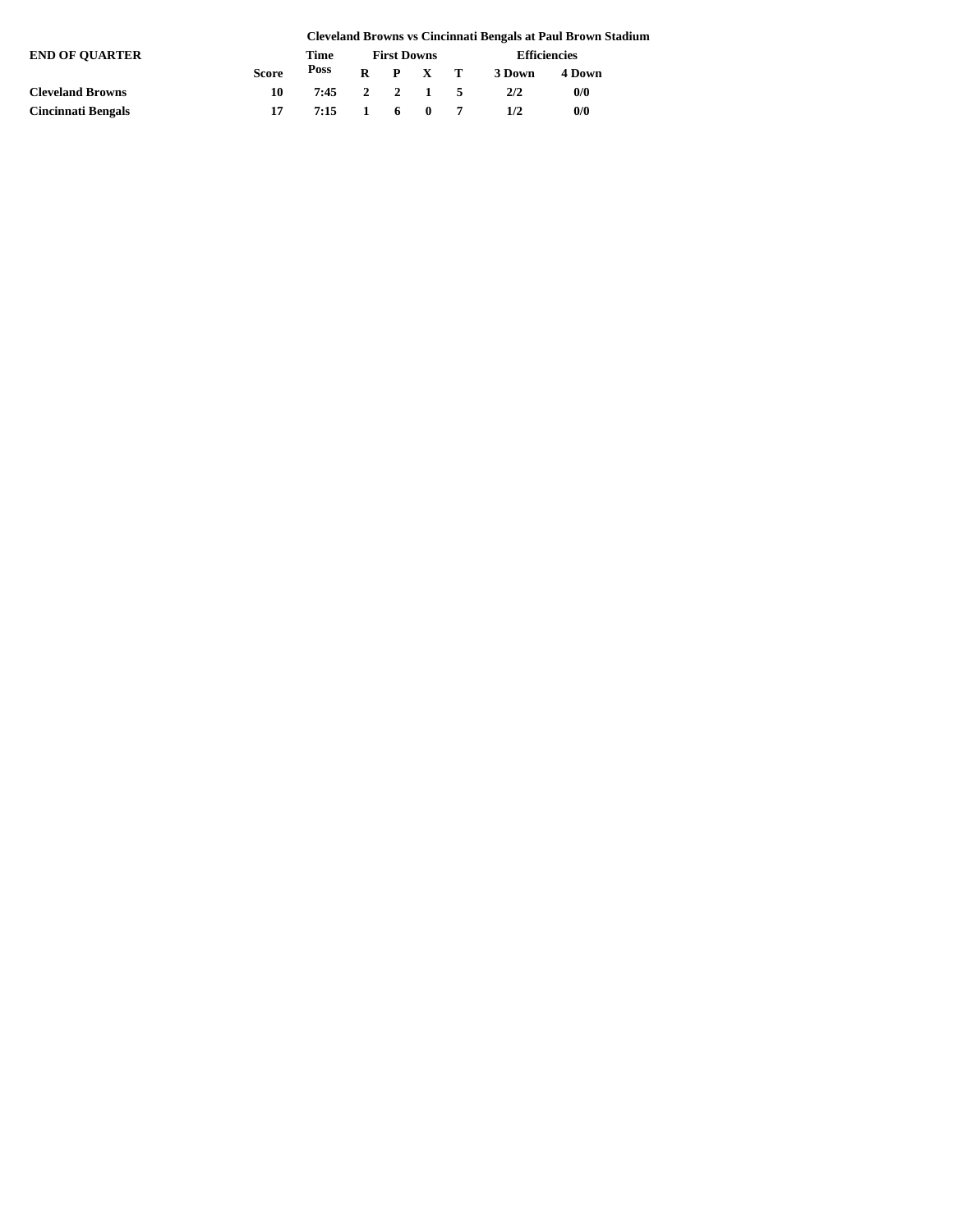**Play By Play Play Play Play By Play Third Quarter** 10/25/2020 CLV elects to Receive, and CIN elects to defend the North goal. R.Bullock kicks 65 yards from CIN 35 to end zone, Touchback. **Cleveland Browns at 15:00** 1-10-CLV 25 (15:00) B.Mayfield pass short middle to H.Bryant to CIN 40 for 35 yards (G.Pratt). P8 1-10-CIN 40 (14:25) K.Hunt right guard to CIN 37 for 3 yards (J.Bynes). 2-7-CIN 37 (13:52) B.Mayfield pass short right to J.Landry to CIN 29 for 8 yards (D.Phillips). P9 1-10-CIN 29 (13:08) B.Mayfield pass short middle to D.Njoku to CIN 25 for 4 yards (G.Pratt). 2-6-CIN 25 (12:28) K.Hunt right tackle to CIN 25 for no gain (V.Bell). 3-6-CIN 25 (11:45) (Shotgun) B.Mayfield pass short middle to H.Bryant to CIN 13 for 12 yards (S.Williams). P10 1-10-CIN 13 (11:04) K.Hunt left tackle to CIN 8 for 5 yards (J.Bynes). 2-5-CIN 8 (10:18) K.Hunt right guard to CIN 6 for 2 yards (M.Alexander). 3-3-CIN 6 **(9:34) (Shotgun) B.Mayfield pass short middle to H.Bryant for 6 yards, TOUCHDOWN [C.Dunlap].** P11 C.Parkey extra point is GOOD, Center-C.Hughlett, Holder-J.Gillan.  **CLV 17 CIN 17, 9 plays, 75 yards, 5:28 drive, 5:28 elapsed**

C.Parkey kicks 65 yards from CLV 35 to end zone, Touchback.

**Cincinnati Bengals at 9:32, (1st play from scrimmage 9:31)**

| $1-10$ -CIN 25 | (9:31) (Shotgun) G.Bernard left guard to CIN 30 for 5 yards (K.Johnson; L.Ogunjobi).                                                    |                 |
|----------------|-----------------------------------------------------------------------------------------------------------------------------------------|-----------------|
| 2-5-CIN 30     | (8.55) (Shotgun) J.Burrow pass short right to T.Boyd ran ob at CIN 46 for 16 yards.                                                     | P <sub>17</sub> |
| 1-10-CIN 46    | (8.26) J.Burrow pass short right to D.Sample to CLV 48 for 6 yards (R.Harrison Jr.).                                                    |                 |
| 2-4-CLV 48     | (7:47) (Shotgun) J.Burrow pass incomplete short middle.                                                                                 |                 |
|                | PENALTY on CIN-B.Price, Offensive Holding, 10 yards, enforced at CLV 48 - No Play.                                                      |                 |
| 2-14-CIN 42    | (7:44) (Shotgun) PENALTY on CLV-M.Garrett, Neutral Zone Infraction, 5 yards, enforced at CIN 42 - No Play.                              |                 |
| 2-9-CIN 47     | (7:42) (Shotgun) J.Burrow pass short left to A.Green to CLV 43 for 10 yards (S.Takitaki) [S.Richardson].                                | P <sub>18</sub> |
| 1-10-CLV 43    | (7:07) J.Burrow FUMBLES (Aborted) at CLV 43, and recovers at CLV 44. J.Burrow to CLV 37 for 7 yards (M.Smith).                          |                 |
| 2-4-CLV 37     | (6:26) (Shotgun) T.Boyd pass short left to G.Bernard to CLV 21 for 16 yards (M.Garrett). Play started with a lateral from Joe Burrow.   | P <sub>19</sub> |
| 1-10-CLV 21    | (5:26) T. Higgins left end pushed ob at CLV 14 for 7 yards (A. Sendejo).                                                                |                 |
| 2-3-CLV 14     | (5:02) (Shotgun) G.Bernard up the middle to CLV 10 for 4 yards (V.Taylor).                                                              | R20             |
| 1-10-CLV 10    | (4:16) (Shotgun) G.Bernard right tackle to CLV 9 for 1 yard (S.Takitaki).                                                               |                 |
| $2-9$ -CLV $9$ | (3:34) (Shotgun) J.Burrow pass short middle to T.Boyd to CLV 4 for 5 yards (M.Smith).                                                   |                 |
| $3-4$ -CLV 4   | (2:59) (Shotgun) J.Burrow FUMBLES (Aborted) at CLV 9, and recovers at CLV 10. J.Burrow pass incomplete short right to A.Green (D.Ward). |                 |
| 4-4-CLV 4      | (2:52) R.Bullock 23 yard field goal is GOOD, Center-C.Harris, Holder-K.Huber.                                                           |                 |
|                |                                                                                                                                         |                 |

 **CLV 17 CIN 20, 12 plays, 71 yards, 1 penalty, 6:41 drive, 12:09 elapsed**

R.Bullock kicks 63 yards from CIN 35 to CLV 2. D.Peoples-Jones to CLV 21 for 19 yards (L.Wilson).

**Cincinnati Bengals 20 6:41 1 3 0 4 0/1 0/0**

#### **Cleveland Browns at 2:51, (1st play from scrimmage 2:45)**

| <b>Cleveland Browns</b> |                                                                                        | 17                                                                      | 8:19 | $\mathbf{0}$ | -4 |                    |   | 2/2    | 0/0                 |
|-------------------------|----------------------------------------------------------------------------------------|-------------------------------------------------------------------------|------|--------------|----|--------------------|---|--------|---------------------|
|                         |                                                                                        | <b>Score</b>                                                            | Poss | R            | P  | X.                 | T | 3 Down | 4 Down              |
| <b>END OF OUARTER</b>   |                                                                                        |                                                                         | Time |              |    | <b>First Downs</b> |   |        | <b>Efficiencies</b> |
| 2-10-CLV 33             | (:33) (Shotgun) B.Mayfield pass short left to K.Hunt to CLV 39 for 6 yards (G.Pratt).  |                                                                         |      |              |    |                    |   |        |                     |
| 1-10-CLV 33             |                                                                                        | $(1:12)$ K. Hunt right guard to CLV 33 for no gain (V. Bell; J. Bynes). |      |              |    |                    |   |        |                     |
|                         | PENALTY on CIN-C.Lawson, Defensive Offside, 5 yards, enforced at CLV 28 - No Play.     |                                                                         |      |              |    |                    |   |        |                     |
| 3-3-CLV 28              | $(1:17)$ (Shotgun) B. Mayfield pass incomplete short right to D. Peoples-Jones.        |                                                                         |      |              |    |                    |   |        |                     |
| 2-7-CLV 24              | (2:02) B. Mayfield pass short right to J. Landry to CLV 28 for 4 yards (M. Alexander). |                                                                         |      |              |    |                    |   |        |                     |
| 1-10-CLV 21             | (2:45) K.Hunt left end to CLV 24 for 3 yards (J.Bynes; G.Pratt).                       |                                                                         |      |              |    |                    |   |        |                     |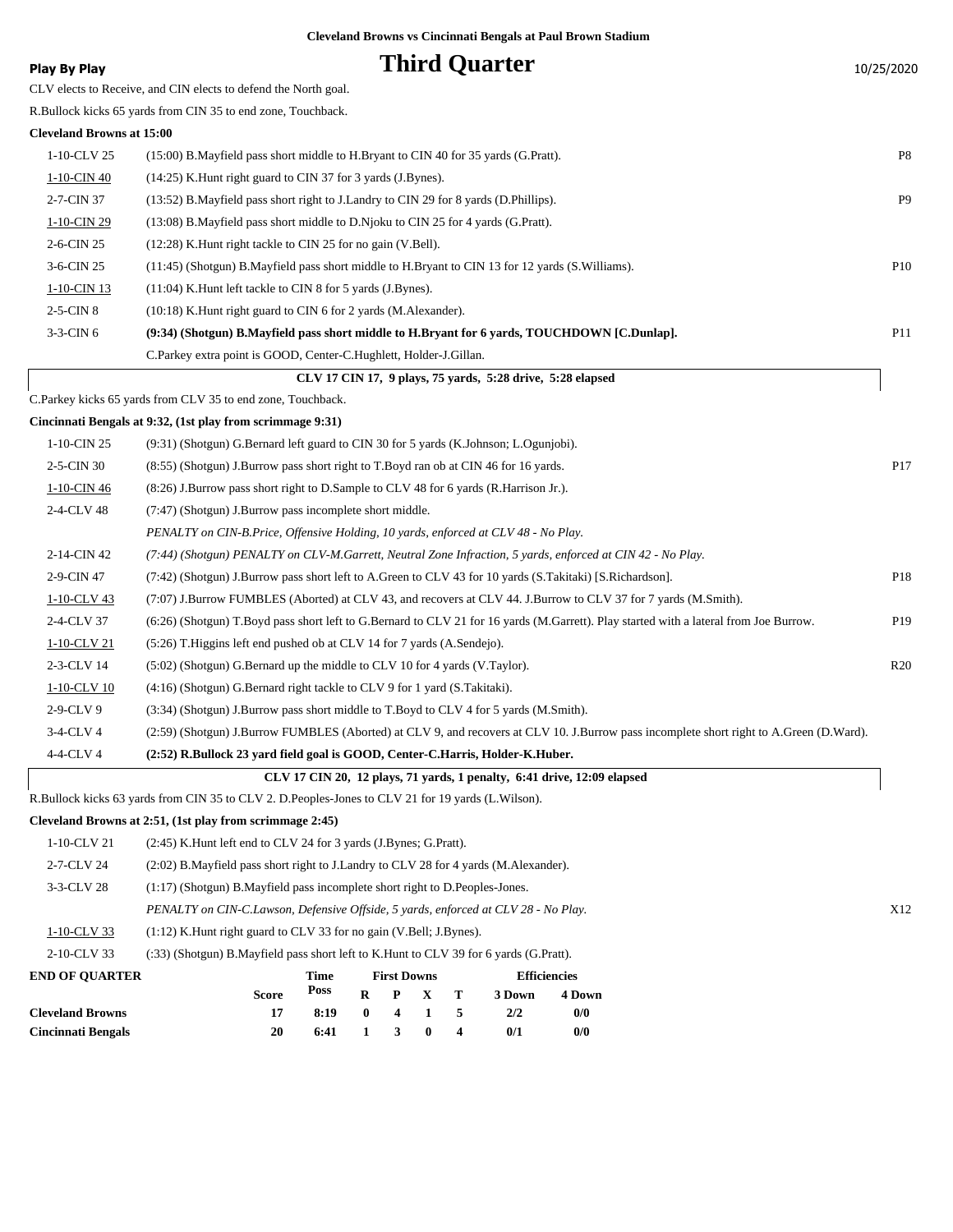| <b>Play By Play</b>               | <b>Fourth Quarter</b>                                                                                                                                                                                                  | 10/25/2020      |
|-----------------------------------|------------------------------------------------------------------------------------------------------------------------------------------------------------------------------------------------------------------------|-----------------|
| Cleveland Browns continued.       |                                                                                                                                                                                                                        |                 |
| 3-4-CLV 39                        | (15:00) (Shotgun) B. Mayfield pass deep left to R. Higgins to CIN 40 for 21 yards (L. Sims).                                                                                                                           | P <sub>13</sub> |
| 1-10-CIN 40                       | (14:31) B.Mayfield pass deep left to R.Higgins pushed ob at CIN 19 for 21 yards (G.Pratt).                                                                                                                             | P <sub>14</sub> |
| 1-10-CIN 19                       | (13:57) K. Hunt left tackle to CIN 16 for 3 yards (K. Kareem; C. Covington).                                                                                                                                           |                 |
| 2-7-CIN 16                        | (13:17) B. Mayfield pass deep middle to D. Njoku for 16 yards, TOUCHDOWN.                                                                                                                                              | P <sub>15</sub> |
|                                   | C. Parkey extra point is GOOD, Center-C. Hughlett, Holder-J. Gillan.                                                                                                                                                   |                 |
|                                   | CLV 24 CIN 20, 8 plays, 79 yards, 1 penalty, 4:38 drive, 1:47 elapsed                                                                                                                                                  |                 |
|                                   | C.Parkey kicks 64 yards from CLV 35 to CIN 1. B. Wilson to CIN 20 for 19 yards (M.Stewart Jr.).                                                                                                                        |                 |
|                                   | Cincinnati Bengals at 13:13, (1st play from scrimmage 13:06)                                                                                                                                                           |                 |
| 1-10-CIN 20                       | (13:06) (Shotgun) J.Burrow pass short right to A.Green pushed ob at CIN 26 for 6 yards (D.Ward).                                                                                                                       |                 |
| 2-4-CIN 26                        | (12:34) (Shotgun) J.Burrow pass short right to T.Higgins to CIN 35 for 9 yards (D.Ward).                                                                                                                               | P <sub>21</sub> |
| 1-10-CIN 35                       | (12:06) (Shotgun) G.Bernard right tackle to CIN 32 for -3 yards (S.Richardson).                                                                                                                                        |                 |
| 2-13-CIN 32                       | (11:28) (Shotgun) J.Burrow pass short right to D.Sample to CIN 46 for 14 yards (R.Harrison Jr.).                                                                                                                       | P <sub>22</sub> |
| 1-10-CIN 46                       | (10:48) (Shotgun) J.Burrow pass incomplete short left to A.Green (T.Mitchell).                                                                                                                                         |                 |
| 2-10-CIN 46                       | (10:43) (Shotgun) J.Burrow scrambles up the middle ran ob at CLV 42 for 12 yards (S.Redwine).                                                                                                                          | R <sub>23</sub> |
| 1-10-CLV 42                       | Penalty on CIN-T.Higgins, Unsportsmanlike Conduct, offsetting.<br>Penalty on CLV-D. Ward, Unsportsmanlike Conduct, offsetting.<br>(10:21) (Shotgun) J.Burrow pass incomplete short middle to A.Green (R.Harrison Jr.). |                 |
| 2-10-CLV 42                       | (10:14) (Shotgun) J.Burrow pass short left to D.Sample pushed ob at CLV 26 for 16 yards (T.Mitchell).                                                                                                                  | P <sub>24</sub> |
| 1-10-CLV 26                       | (9:39) (Shotgun) J.Burrow pass incomplete deep left to A.Tate.                                                                                                                                                         |                 |
|                                   | Timeout #1 by CIN at 09:35.                                                                                                                                                                                            |                 |
| 2-10-CLV 26                       | (9:35) (Shotgun) J.Burrow pass short left to A.Green to CLV 16 for 10 yards (B.Goodson).                                                                                                                               | P <sub>25</sub> |
| 1-10-CLV 16                       | (8.56) (Shotgun) J.Burrow pass incomplete deep left to D.Sample (M.Wilson).                                                                                                                                            |                 |
| 2-10-CLV 16                       | (8:51) (Shotgun) J.Burrow pass short middle to T.Higgins for 16 yards, TOUCHDOWN.                                                                                                                                      | P <sub>26</sub> |
|                                   | R.Bullock extra point is GOOD, Center-C.Harris, Holder-K.Huber.                                                                                                                                                        |                 |
|                                   | CLV 24 CIN 27, 12 plays, 80 yards, 4:28 drive, 6:15 elapsed                                                                                                                                                            |                 |
|                                   | R.Bullock kicks 64 yards from CIN 35 to CLV 1. D.Peoples-Jones to CLV 25 for 24 yards (S.Williams).                                                                                                                    |                 |
|                                   | Cleveland Browns at 8:45, (1st play from scrimmage 8:38)                                                                                                                                                               |                 |
| 1-10-CLV 25                       | (8.38) B. Mayfield pass short left to R. Higgins ran ob at CLV 45 for 20 yards [C. Lawson].                                                                                                                            | P <sub>16</sub> |
|                                   | Timeout #1 by CLV at 07:56.                                                                                                                                                                                            |                 |
| 1-10-CLV 45                       |                                                                                                                                                                                                                        | R <sub>17</sub> |
|                                   | $(7:56)$ (Shotgun) K.Hunt left end pushed ob at CIN 44 for 11 yards (V.Bell).<br>(7:25) J.Landry pass deep left to D.Peoples-Jones ran ob at CIN 25 for 19 yards [C.Lawson]. Mayfield with a lateral to Jarvis Landry. |                 |
| 1-10-CIN 44                       |                                                                                                                                                                                                                        | P <sub>18</sub> |
| 1-10-CIN 25                       | (6:52) K. Hunt right tackle to CIN 23 for 2 yards (V. Bell; K. Kareem).                                                                                                                                                |                 |
| 2-8-CIN 23                        | (6:14) B. Mayfield pass short left to K. Hunt to CIN 11 for 12 yards (J. Bynes).                                                                                                                                       | P <sub>19</sub> |
| 1-10-CIN 11                       | (5:41) K.Hunt left end to CIN 8 for 3 yards (V.Bell).                                                                                                                                                                  |                 |
| 2-7-CIN 8                         | (4:57) (Shotgun) B.Mayfield pass short left to K.Hunt for 8 yards, TOUCHDOWN.                                                                                                                                          | P <sub>20</sub> |
|                                   | C.Parkey extra point is GOOD, Center-C.Hughlett, Holder-J.Gillan.                                                                                                                                                      |                 |
|                                   | CLV 31 CIN 27, 7 plays, 75 yards, 3:52 drive, 10:07 elapsed                                                                                                                                                            |                 |
|                                   | C. Parkey kicks 65 yards from CLV 35 to end zone, Touchback.                                                                                                                                                           |                 |
| <b>Cincinnati Bengals at 4:53</b> |                                                                                                                                                                                                                        |                 |
| 1-10-CIN 25                       | (4:53) (Shotgun) J.Burrow pass short middle to T.Higgins to CIN 37 for 12 yards (R.Harrison Jr.). CIN-T.Higgins was injured during the play.                                                                           | P27             |
| $1-10$ -CIN 37                    | (4:23) (Shotgun) J.Burrow pass short middle to T.Boyd to CLV 48 for 15 yards (S.Richardson).                                                                                                                           | P <sub>28</sub> |
| $1-10$ -CLV 48                    | (3:46) (Shotgun) J.Burrow pass short left to M.Thomas to CLV 23 for 25 yards (A.Sendejo; R.Harrison Jr.).                                                                                                              | P <sub>29</sub> |
| 1-10-CLV 23                       | (3:01) (Shotgun) PENALTY on CIN-F.Johnson, False Start, 5 yards, enforced at CLV 23 - No Play.                                                                                                                         |                 |
| 1-15-CLV 28                       | (3:01) (Shotgun) J.Burrow pass incomplete deep right to A.Green.                                                                                                                                                       |                 |
| 2-15-CLV 28                       | (2:56) (Shotgun) J.Burrow pass short right to T.Boyd to CLV 19 for 9 yards (D.Ward; K.Johnson).                                                                                                                        |                 |
| 3-6-CLV 19                        | (2:15) (Shotgun) PENALTY on CIN-B.Price, False Start, 5 yards, enforced at CLV 19 - No Play.                                                                                                                           |                 |
| 3-11-CLV 24                       | (2:15) (Shotgun) J.Burrow up the middle to CLV 12 for 12 yards (R.Harrison Jr.). CLV-R.Harrison Jr. was injured during the play.<br>Timeout #2 by CLV at 02:06.                                                        | R <sub>30</sub> |

1-10-CLV 12 (2:06) (Shotgun) G.Bernard up the middle to CLV 6 for 6 yards (K.Joseph). CIN-B.Hart was injured during the play.

Two-Minute Warning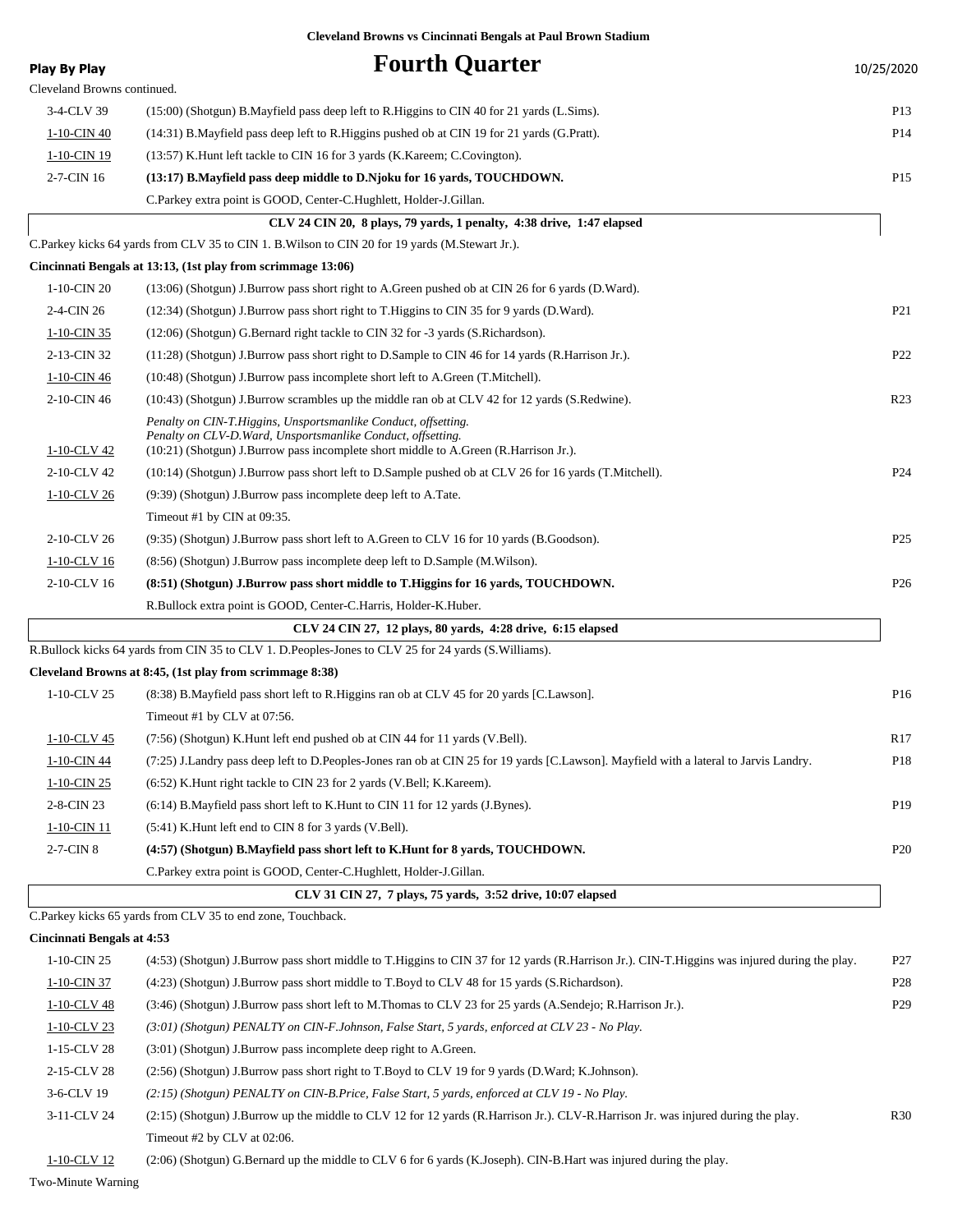|                                 | <b>Cleveland Browns vs Cincinnati Bengals at Paul Brown Stadium</b>                                                                                                                                               |                 |
|---------------------------------|-------------------------------------------------------------------------------------------------------------------------------------------------------------------------------------------------------------------|-----------------|
| $2-4-CLV$ 6                     | (2:00) (Shotgun) G.Bernard up the middle to CLV 5 for 1 yard (A.Sendejo).                                                                                                                                         |                 |
|                                 | Timeout #3 by CLV at $01:55$ .                                                                                                                                                                                    |                 |
| $3-3-CLV5$                      | (1:55) (Shotgun) G.Bernard left tackle to CLV 3 for 2 yards (O.Vernon; S.Richardson).                                                                                                                             |                 |
|                                 | Timeout #2 by CIN at 01:09.                                                                                                                                                                                       |                 |
| $4-1-CLV$ 3                     | $(1:09)$ J.Burrow pass short right to G.Bernard for 3 yards, TOUCHDOWN.                                                                                                                                           | <b>P31</b>      |
|                                 | R.Bullock extra point is GOOD, Center-C.Harris, Holder-K.Huber.                                                                                                                                                   |                 |
|                                 | CLV 31 CIN 34, 10 plays, 75 yards, 3:47 drive, 13:54 elapsed                                                                                                                                                      |                 |
|                                 | R.Bullock kicks 65 yards from CIN 35 to end zone, Touchback.                                                                                                                                                      |                 |
| <b>Cleveland Browns at 1:06</b> |                                                                                                                                                                                                                   |                 |
| 1-10-CLV 25                     | (1:06) (Shotgun) B. Mayfield pass short middle to D. Peoples-Jones to CLV 38 for 13 yards (S. Williams).                                                                                                          | P <sub>21</sub> |
| 1-10-CLV 38                     | (:44) (Shotgun) B. Mayfield pass short right to R. Higgins ran ob at CLV 46 for 8 yards.                                                                                                                          |                 |
| 2-2-CLV 46                      | The Replay Official reviewed the pass completion ruling, and the play was Upheld. The ruling on the field stands.<br>(:39) (Shotgun) B.Mayfield pass deep right to R.Higgins to CIN 24 for 30 yards (D.Phillips). | P <sub>22</sub> |
| 1-10-CIN 24                     | (:17) B. Mayfield spiked the ball to stop the clock.                                                                                                                                                              |                 |
|                                 | Timeout #3 by CIN at $00:16$ .                                                                                                                                                                                    |                 |
| 2-10-CIN 24                     | (:15) (Shotgun) B.Mayfield pass deep right to D.Peoples-Jones for 24 yards, TOUCHDOWN.                                                                                                                            | P <sub>23</sub> |
|                                 | C. Parkey extra point is No Good, Wide Left, Center-C. Hughlett, Holder-J. Gillan.                                                                                                                                |                 |
|                                 | CLV 37 CIN 34, 5 plays, 75 yards, 0:55 drive, 14:49 elapsed                                                                                                                                                       |                 |
|                                 | C.Parkey kicks 47 yards from CLV 35 to CIN 18. G.Bernard to CIN 42 for 24 yards (M.Stewart Jr.).                                                                                                                  |                 |

**Cincinnati Bengals at 0:11, (1st play from scrimmage 0:04)**

 $\overline{\phantom{a}}$ 

1-10-CIN 42 (:04) (Shotgun) J.Burrow pass incomplete deep middle (K.Joseph).

| <b>END OF OUARTER</b>     |       | <b>First Downs</b> |                 | <b>Efficiencies</b> |        |        |
|---------------------------|-------|--------------------|-----------------|---------------------|--------|--------|
|                           | Score | Poss               | $R$ $P$ $X$ $T$ |                     | 3 Down | 4 Down |
| <b>Cleveland Browns</b>   |       | 6:34               | 1 10 0 11       |                     | 1/1    | 0/0    |
| <b>Cincinnati Bengals</b> | 34    | 8:26               | 2 9 0 11        |                     | 1/2    |        |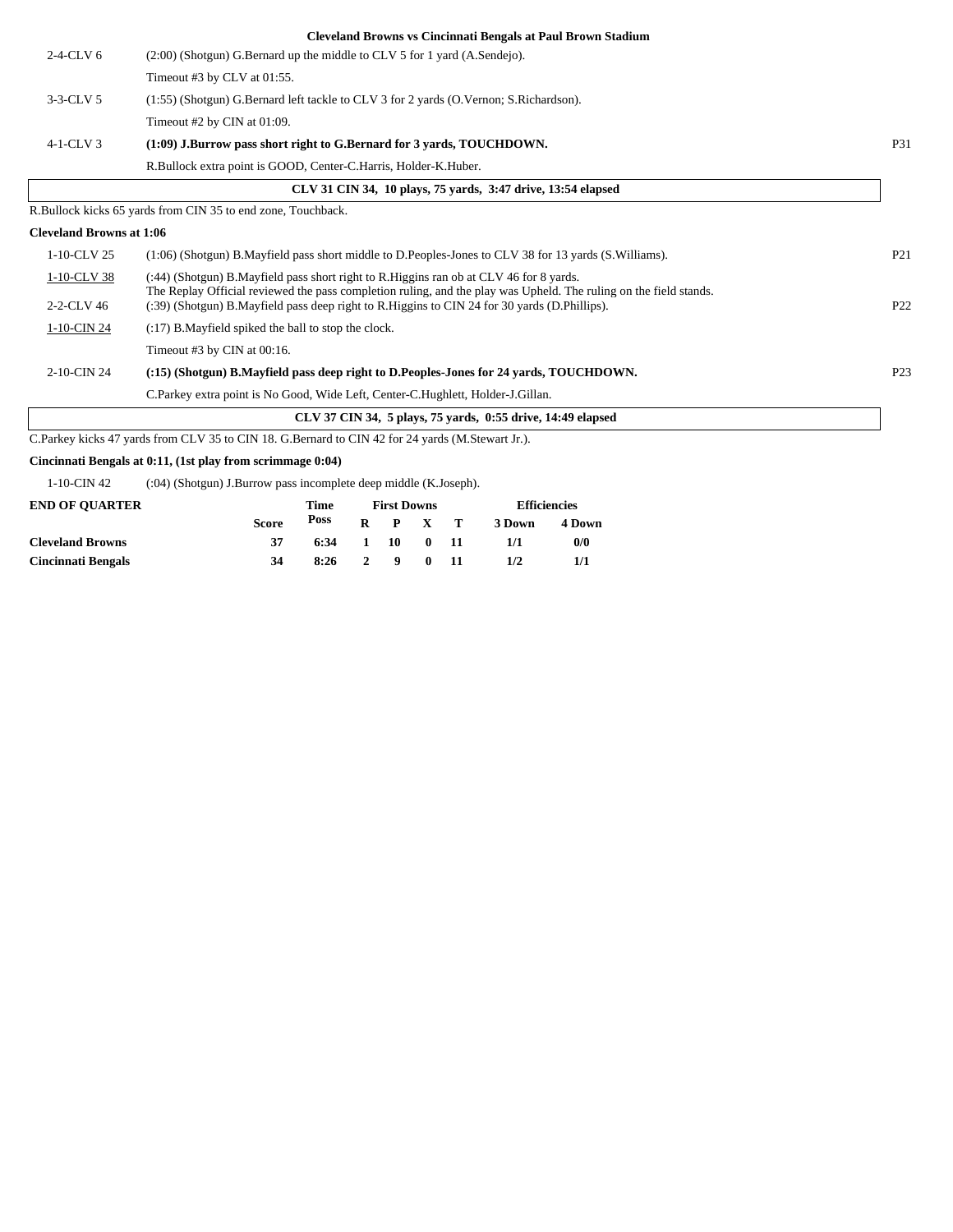## **Miscellaneous Statistics Report**

**Cleveland Browns vs Cincinnati Bengals 10/25/2020 at Paul Brown Stadium**

## **Ten Longest Plays for Cleveland Browns**

| Yards | 0tr | <b>Play Start</b>     | <b>Play Description</b>                                                                                                                  |
|-------|-----|-----------------------|------------------------------------------------------------------------------------------------------------------------------------------|
| 35    |     | 3 1-10-CLV 25         | (15:00) B. Mayfield pass short middle to H. Bryant to CIN 40 for 35 yards (G. Pratt).                                                    |
| 30    |     | 4 2-2-CLV 46          | (:39) (Shotgun) B.Mayfield pass deep right to R.Higgins to CIN 24 for 30 yards (D.Phillips).                                             |
| 28    |     | 2 1-10-CLV 25         | (11:09) B. Mayfield pass short right to J. Landry to CIN 47 for 28 yards (J. Bates III).                                                 |
| 24    |     | 4 2-10-CIN 24         | (:15) (Shotgun) B.Mayfield pass deep right to D.Peoples-Jones for 24 yards, TOUCHDOWN.                                                   |
| 21    |     | 4 3-4-CLV 39          | (15:00) (Shotqun) B. Mayfield pass deep left to R. Higgins to CIN 40 for 21 yards (L. Sims).                                             |
| 21    |     | 4 1-10-CIN 40         | (14:31) B. Mayfield pass deep left to R. Higgins pushed ob at CIN 19 for 21 yards (G. Pratt).                                            |
| 20    |     | 4 1-10-CLV 25         | (8:38) B. Mayfield pass short left to R. Higgins ran ob at CLV 45 for 20 yards [C. Lawson].                                              |
| 19    |     | 4 1-10-CIN 44         | (7:25) J.Landry pass deep left to D.Peoples-Jones ran ob at CIN 25 for 19 yards [C.Lawson]. Mayfield with a lateral to Jarvis<br>Landry. |
| 16    |     | 4 2-7-CIN 16          | (13:17) B. Mayfield pass deep middle to D. Njoku for 16 yards, TOUCHDOWN.                                                                |
| 15    |     | $2 \quad 2 - 13 - 50$ | (9:38) K.Hunt right end to CIN 35 for 15 yards (L.Wilson; A.Bledsoe).                                                                    |
|       |     |                       | Ton Longest Plays for Cincinnati Rengals                                                                                                 |

#### **Ten Longest Plays for Cincinnati Bengals**

| Yards | 0tr | <b>Play Start</b>     | <b>Play Description</b>                                                                                                       |
|-------|-----|-----------------------|-------------------------------------------------------------------------------------------------------------------------------|
| 29    |     | 1 3-12-CIN 48         | (11:33) (Shotgun) J.Burrow pass deep right to M.Thomas to CLV 23 for 29 yards (A.Sendejo).                                    |
| 27    |     | 2 1-10-CIN 37         | (2:32) (Shotgun) J.Burrow pass deep right to T.Higgins to CLV 36 for 27 yards (D.Ward).                                       |
| 25    |     | $2 \quad 1 - 10 - 50$ | (15:00) J.Burrow pass short left to G.Bernard to CLV 25 for 25 yards (K.Johnson, M.Wilson).                                   |
| 25    |     | 4 1-10-CLV 48         | (3:46) (Shotgun) J.Burrow pass short left to M.Thomas to CLV 23 for 25 yards (A.Sendejo; R.Harrison Jr.).                     |
| 22    |     | 1 2-9-CIN 36          | (3:45) (Shotgun) J.Burrow pass short right to T.Boyd to CIN 43 for 7 yards (B.Goodson).                                       |
| 22    |     | $1 \quad 3-1$ -CIN 28 | (:01) (Shotgun) J.Burrow pass deep left to A.Green to 50 for 22 yards (T.Mitchell).                                           |
| 17    |     | 1 $3-5$ -CIN 33       | (13:33) (Shotgun) J.Burrow pass short left to A.Green pushed ob at 50 for 17 yards (T.Mitchell).                              |
| 16    |     | 3 2-5-CIN 30          | (8:55) (Shotgun) J.Burrow pass short right to T.Boyd ran ob at CIN 46 for 16 yards.                                           |
| 16    |     | 3 2-4-CLV 37          | (6:26) (Shotgun) T.Boyd pass short left to G.Bernard to CLV 21 for 16 yards (M.Garrett). Play started with a lateral from Joe |
| 16    |     | 4 2-10-CLV 42         | (10:14) (Shotgun) J.Burrow pass short left to D.Sample pushed ob at CLV 26 for 16 yards (T.Mitchell).                         |

|                | <b>Touchdown Scoring Information</b> | <b>Offense</b> |   | <b>Defense</b> Special Teams |
|----------------|--------------------------------------|----------------|---|------------------------------|
| <b>VISITOR</b> | Cleveland Browns                     | -5.            |   |                              |
| <b>HOME</b>    | Cincinnati Bengals                   |                | n |                              |
|                | <b>Player Scoring Information</b>    |                |   |                              |

|            | Club Player     | TD. | Rush<br>TD | <b>Rec KO TD</b><br>TD |          | <b>Punt Int TD</b><br>TD |   | Fum<br>TD | Misc<br>TD   | FG | <b>XP</b>    | 2Pt<br>Rush | 2Pt<br><b>Rec</b> | Sfty         | Points |
|------------|-----------------|-----|------------|------------------------|----------|--------------------------|---|-----------|--------------|----|--------------|-------------|-------------------|--------------|--------|
| <b>CLV</b> | H.Bryant        | 0   | 0          | 2                      | 0        | 0                        | 0 | 0         | 0            | 0  | 0            | 0           | 0                 | 0            | 12     |
| <b>CLV</b> | C.Parkey        | 0   | 0          | 0                      | 0        | 0                        | 0 | 0         | $\mathbf{0}$ |    | 4            | 0           | 0                 | 0            |        |
| <b>CLV</b> | D.Peoples-Jones | 0   | 0          |                        |          | 0                        | 0 | 0         | 0            | 0  | 0            | 0           | 0                 | 0            | 6      |
| <b>CLV</b> | K.Hunt          | 0   | 0          |                        |          | 0                        | 0 | 0         | 0            | 0  | 0            | 0           | 0                 | 0            | 6      |
| <b>CLV</b> | D.Njoku         | 0   | 0          |                        |          | 0                        | 0 | 0         | $\mathbf{0}$ | 0  | 0            | 0           | 0                 | 0            | 6      |
| <b>CIN</b> | R.Bullock       | 0   | 0          | 0                      | 0        | 0                        | 0 | 0         | $\Omega$     |    | 4            | 0           | 0                 | 0            | 10     |
| <b>CIN</b> | J.Burrow        | 0   |            | $\mathbf{0}$           | 0        | 0                        | 0 | 0         | $\mathbf{0}$ | 0  | $\mathbf{0}$ | 0           | 0                 | 0            | 6      |
| <b>CIN</b> | T.Boyd          | 0   | 0          |                        | $\Omega$ | $\mathbf{0}$             | 0 | 0         | $\mathbf{0}$ | 0  | $\Omega$     | 0           | $\mathbf{0}$      | $\mathbf{0}$ | 6      |
| <b>CIN</b> | T.Higgins       | 0   | 0          |                        | $\Omega$ | 0                        | 0 | 0         | $\mathbf{0}$ | 0  | $\mathbf{0}$ | 0           | 0                 | 0            | 6      |
| <b>CIN</b> | G.Bernard       | 0   | 0          |                        |          | 0                        | 0 | 0         | 0            | 0  | 0            | 0           | 0                 | 0            | 6      |

| <b>Possession Detail</b>    | <b>First Half</b> |      | <b>Second Half</b> |      | Game           |      |  |
|-----------------------------|-------------------|------|--------------------|------|----------------|------|--|
|                             | <b>Visitor</b>    | Home | <b>Visitor</b>     | Home | <b>Visitor</b> | Home |  |
| Largest Lead                | 0                 |      | 4                  | 3    | 4              |      |  |
| Drives Leading              | 0                 |      | 0                  | 0    | 0              |      |  |
| Time of Possession Leading  | 0:00              | 7:06 | 0:00               | 0:00 | 0:00           | 7:06 |  |
| Largest Deficit             | $-7$              | 0    | -3                 | $-4$ | $-7$           | $-4$ |  |
| Drives Trailing             | 4                 | 0    | 4                  | 3    | 8              |      |  |
| Time of Possession Trailing | 11:17             | 0:00 | 14:53              | 8:26 | 26:10          | 8:26 |  |
| Times Score Tied Up         |                   |      |                    |      |                |      |  |
| Lead Changes                |                   |      |                    | 6    |                | 8    |  |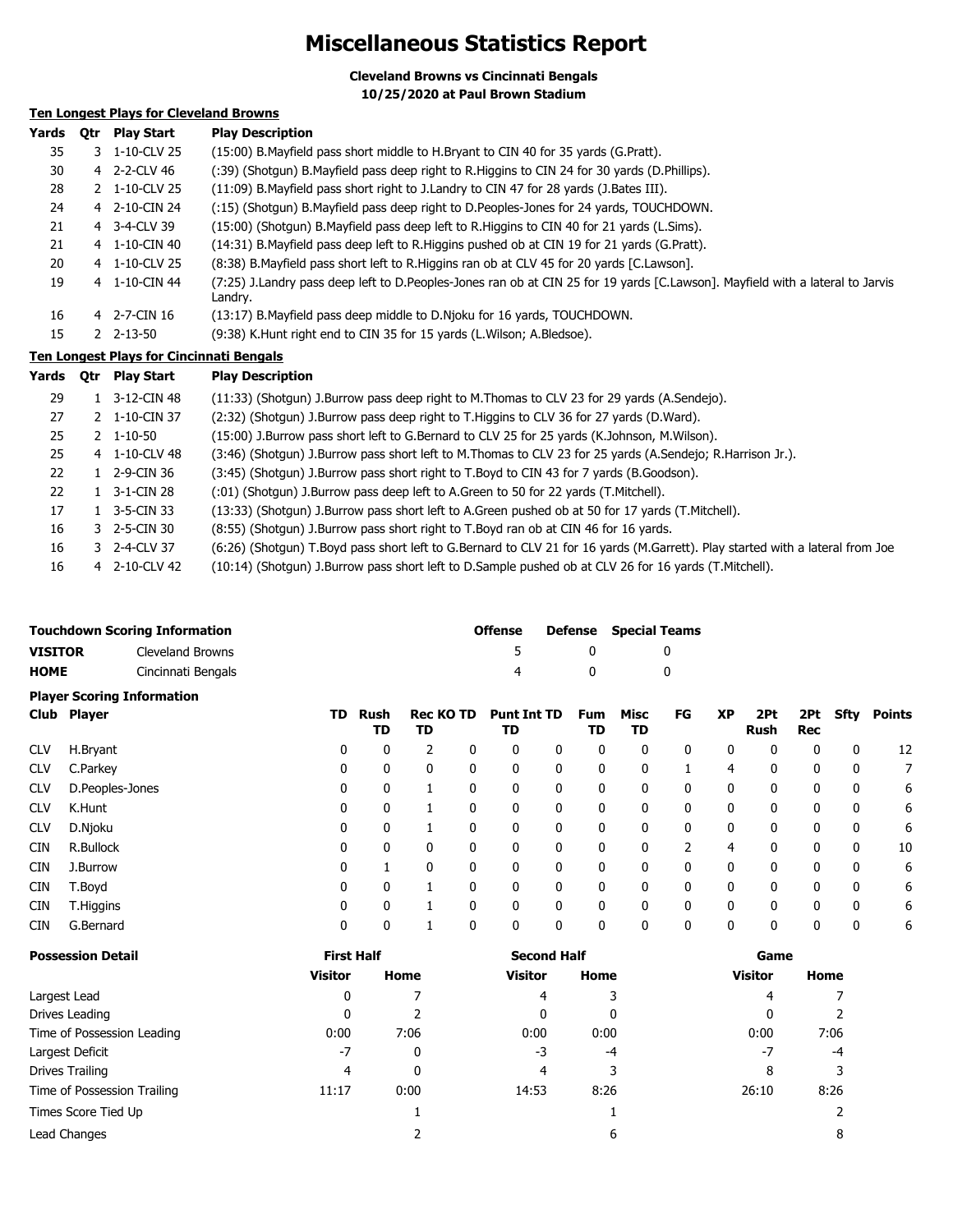## **Playtime Percentage**

Percent of playtime per player on offense, defense and special teams

**Cleveland Browns Cincinnati Bengals**

|                   |           | <b>Offense</b> |         |    | <b>Defense</b> | <b>Special Teams</b> |     |                 |           |    | <b>Offense</b> |    | <b>Defense</b> | <b>Special Teams</b> |     |
|-------------------|-----------|----------------|---------|----|----------------|----------------------|-----|-----------------|-----------|----|----------------|----|----------------|----------------------|-----|
| C Hubbard         | Τ         |                | 52 100% |    |                | 6                    |     | 21% A Redmond   | G         |    | 75 100%        |    |                | 6                    | 21% |
| J Bitonio         | G         |                | 52 100% |    |                | 6                    |     | 21% M Jordan    | G         |    | 75 100%        |    |                | 6                    | 21% |
| J Wills           | Τ         |                | 52 100% |    |                | 6                    |     | 21% J Burrow    | QB        |    | 75 100%        |    |                |                      |     |
| J Conklin         | Τ         |                | 52 100% |    |                |                      |     | D Sample        | TE        | 73 | 97%            |    |                | 13                   | 46% |
| J Tretter         | C         |                | 52 100% |    |                |                      |     | <b>B</b> Hart   | Τ         | 71 | 95%            |    |                | 3                    | 11% |
| <b>B</b> Mayfield | QB        |                | 52 100% |    |                |                      |     | A Green         | <b>WR</b> | 65 | 87%            |    |                |                      |     |
| K Hunt            | <b>RB</b> | 47             | 90%     |    |                |                      |     | T Higgins       | <b>WR</b> | 63 | 84%            |    |                |                      |     |
| R Higgins         | <b>WR</b> | 44             | 85%     |    |                | 7                    |     | 25% T Boyd      | <b>WR</b> | 60 | 80%            |    |                |                      |     |
| H Bryant          | <b>TE</b> | 40             | 77%     |    |                | 13                   | 46% | G Bernard       | <b>RB</b> | 57 | 76%            |    |                | 1                    | 4%  |
| J Landry          | <b>WR</b> | 40             | 77%     |    |                |                      |     | F Johnson       | Т         | 46 | 61%            |    |                | 4                    | 14% |
| D Peoples-Jones   | <b>WR</b> | 36             | 69%     |    |                | 7                    | 25% | <b>B</b> Price  | C         | 45 | 60%            |    |                | 6                    | 21% |
| D Njoku           | TE        | 31             | 60%     |    |                |                      |     | J Williams      | т         | 30 | 40%            |    |                | 2                    | 7%  |
| S Carlson         | <b>TE</b> | 9              | 17%     |    |                | 22                   | 79% | T Hopkins       | C         | 30 | 40%            |    |                | 2                    | 7%  |
| A Janovich        | FB        | 9              | 17%     |    |                | 16                   | 57% | S Perine        | <b>RB</b> | 19 | 25%            |    |                | 16                   | 57% |
| O Beckham         | <b>WR</b> | 2              | 4%      |    |                |                      |     | M Thomas        | <b>WR</b> | 16 | 21%            |    |                | 9                    | 32% |
| D Johnson         | <b>RB</b> | 2              | 4%      |    |                |                      |     | M Schreck       | TE        | 15 | 20%            |    |                | 15                   | 54% |
| <b>B</b> Goodson  | LB        |                |         |    | 75 100%        | 6                    | 21% | A Tate          | <b>WR</b> | 6  | 8%             |    |                |                      |     |
| D Ward            | CB        |                |         |    | 75 100%        | 6                    | 21% | H Adeniji       | G         | 4  | 5%             |    |                | 6                    | 21% |
| T Mitchell        | CB        |                |         | 74 | 99%            |                      |     | V Bell          | SS        |    |                |    | 52 100%        | 6                    | 21% |
| M Garrett         | DE        |                |         | 70 | 93%            | 6                    | 21% | L Sims          | CB        |    |                |    | 52 100%        |                      |     |
| O Vernon          | DE        |                |         | 66 | 88%            | 6                    | 21% | J Bates         | <b>FS</b> |    |                |    | 52 100%        |                      |     |
| A Sendejo         | FS        |                |         | 63 | 84%            | 8                    | 29% |                 |           |    |                |    |                |                      | 46% |
| R Harrison        | SS        |                |         | 63 | 84%            | 4                    | 14% | D Phillips      | CB<br>LB  |    |                | 50 | 96%<br>73%     | 13                   | 50% |
| S Richardson      | DT        |                |         | 61 | 81%            | 5                    | 18% | G Pratt         |           |    |                | 38 |                | 14                   |     |
| K Johnson         | CB        |                |         | 61 | 81%            |                      |     | J Bynes         | LB        |    |                | 38 | 73%            | 6                    | 21% |
| L Ogunjobi        | DT        |                |         | 46 | 61%            | 4                    | 14% | M Alexander     | CB        |    |                | 38 | 73%            |                      |     |
| M Smith           | LB        |                |         | 44 | 59%            | 4                    | 14% | C Lawson        | DE        |    |                | 33 | 63%            |                      |     |
| M Wilson          | LB        |                |         | 31 | 41%            | 2                    | 7%  | C Covington     | <b>NT</b> |    |                | 30 | 58%            | 6                    | 21% |
| A Clayborn        | DE        |                |         | 25 | 33%            |                      |     | X Williams      | DT        |    |                | 29 | 56%            | 6                    | 21% |
| J Elliott         | DT        |                |         |    | 16 21%         |                      |     | A Bledsoe       | DE        |    |                | 28 | 54%            | 6                    | 21% |
| S Redwine         | FS        |                |         |    | 13 17%         | 15                   | 54% | M Daniels       | DT        |    |                | 25 | 48%            |                      |     |
| V Taylor          | DT        |                |         | 13 | 17%            | 3                    | 11% | L Wilson        | LB        |    |                | 22 | 42%            | 16                   | 57% |
| S Takitaki        | LB        |                |         | 12 | 16%            | 22                   | 79% | M Hunt          | DT        |    |                | 21 | 40%            | 7                    | 25% |
| K Joseph          | SS        |                |         | 12 | 16%            | 7                    | 25% | K Kareem        | DE        |    |                | 18 | 35%            | 6                    | 21% |
| P Gustin          | DE        |                |         | 3  | 4%             |                      |     | A Davis-Gaither | LB        |    |                |    | 14 27%         | 16                   | 57% |
| M Stewart         | CB        |                |         | 1  | $1\%$          | 16                   | 57% | C Dunlap        | DE        |    |                |    | 12 23%         | 6                    | 21% |
| J Moffatt         | SS        |                |         | 1  | 1%             | 1                    | 4%  | G Atkins        | DT        |    |                |    | 12 23%         |                      |     |
| T Thomas          | CB        |                |         |    |                | 22                   | 79% | S Williams      | SS        |    |                | 7  | 13%            | 22                   | 79% |
| D Hilliard        | <b>RB</b> |                |         |    |                | 16                   | 57% | <b>B</b> Wilson | FS        |    |                | 1  | 2%             | 15                   | 54% |
| T Davis           | LB        |                |         |    |                | 16                   | 57% | J Evans         | LB        |    |                |    |                | 22                   | 79% |
| C Parkey          | Κ         |                |         |    |                | 13                   | 46% | T Brown         | <b>CB</b> |    |                |    |                | 15                   | 54% |
| R Jackson         | CB        |                |         |    |                | 9                    | 32% | R Bullock       | Κ         |    |                |    |                | 13                   | 46% |
| C Hughlett        | LS        |                |         |    |                | 8                    | 29% | M Bailey        | LB        |    |                |    |                | 7                    | 25% |
| J Gillan          | P         |                |         |    |                | 8                    |     | 29% C Harris    | LS        |    |                |    |                | 6                    | 21% |
| N Harris          | С         |                |         |    |                | 6                    |     | 21% K Huber     | P         |    |                |    |                | 6                    | 21% |